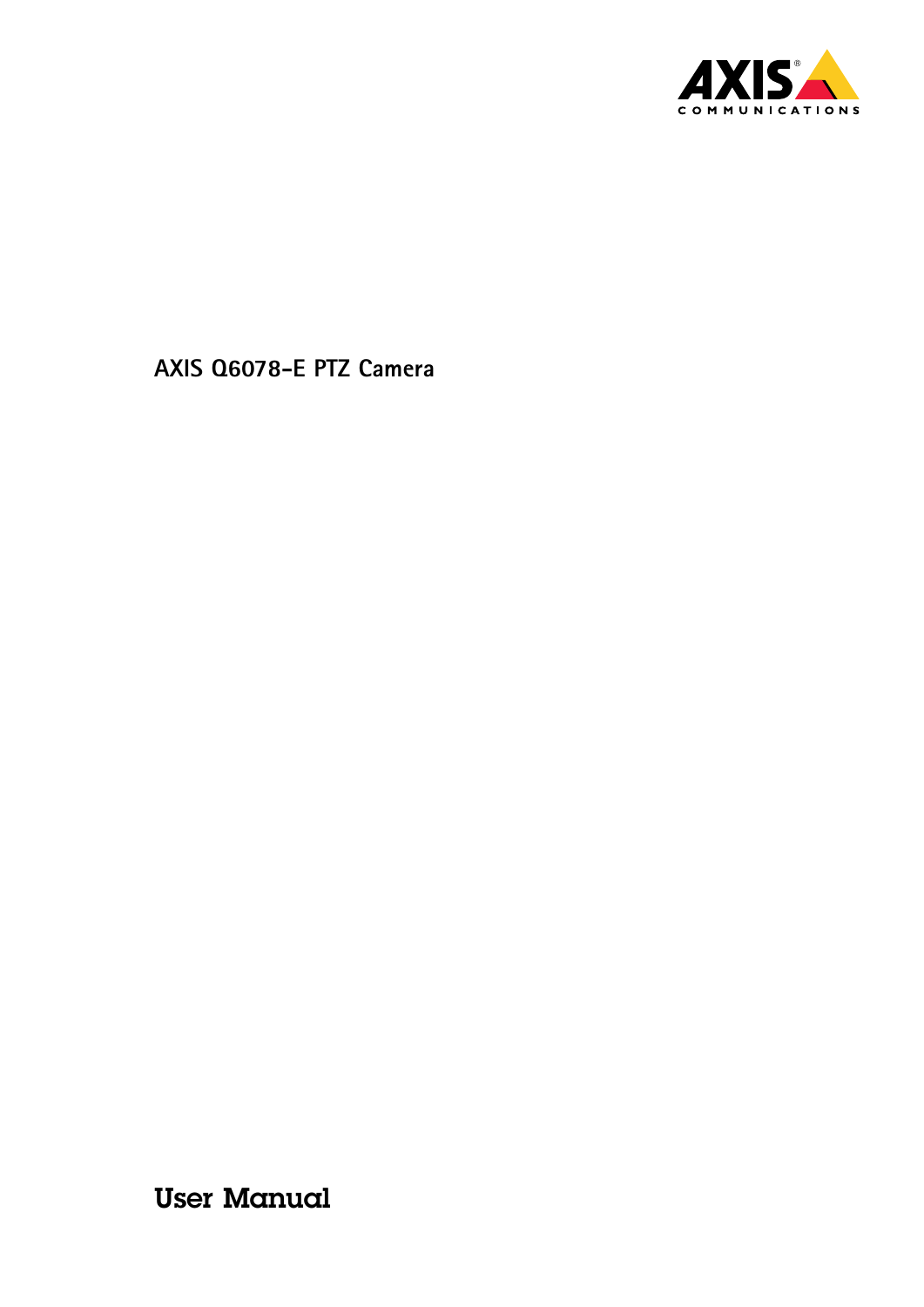# **Table of Contents**

| Get started                                                 | 3              |
|-------------------------------------------------------------|----------------|
|                                                             | $\overline{3}$ |
|                                                             | $\bar{3}$      |
|                                                             | $\overline{5}$ |
|                                                             | $\overline{7}$ |
|                                                             | $\overline{7}$ |
|                                                             | 12             |
|                                                             | 12             |
|                                                             | 13             |
|                                                             | 18             |
|                                                             | 18             |
|                                                             | 18             |
| 20                                                          |                |
| 20                                                          |                |
| 20<br>Overlays                                              |                |
| 20                                                          |                |
| 21                                                          |                |
| 21                                                          |                |
| 22                                                          |                |
| 23                                                          |                |
| 23                                                          |                |
| Reset to factory default settings<br>Firmware options<br>23 |                |
| 23                                                          |                |
| 23                                                          |                |
| 24                                                          |                |
| 26                                                          |                |
| 26                                                          |                |
| 27                                                          |                |
| 27                                                          |                |
| 28                                                          |                |
| 28                                                          |                |
| 28<br><b>Buttons</b>                                        |                |
| 28                                                          |                |
|                                                             |                |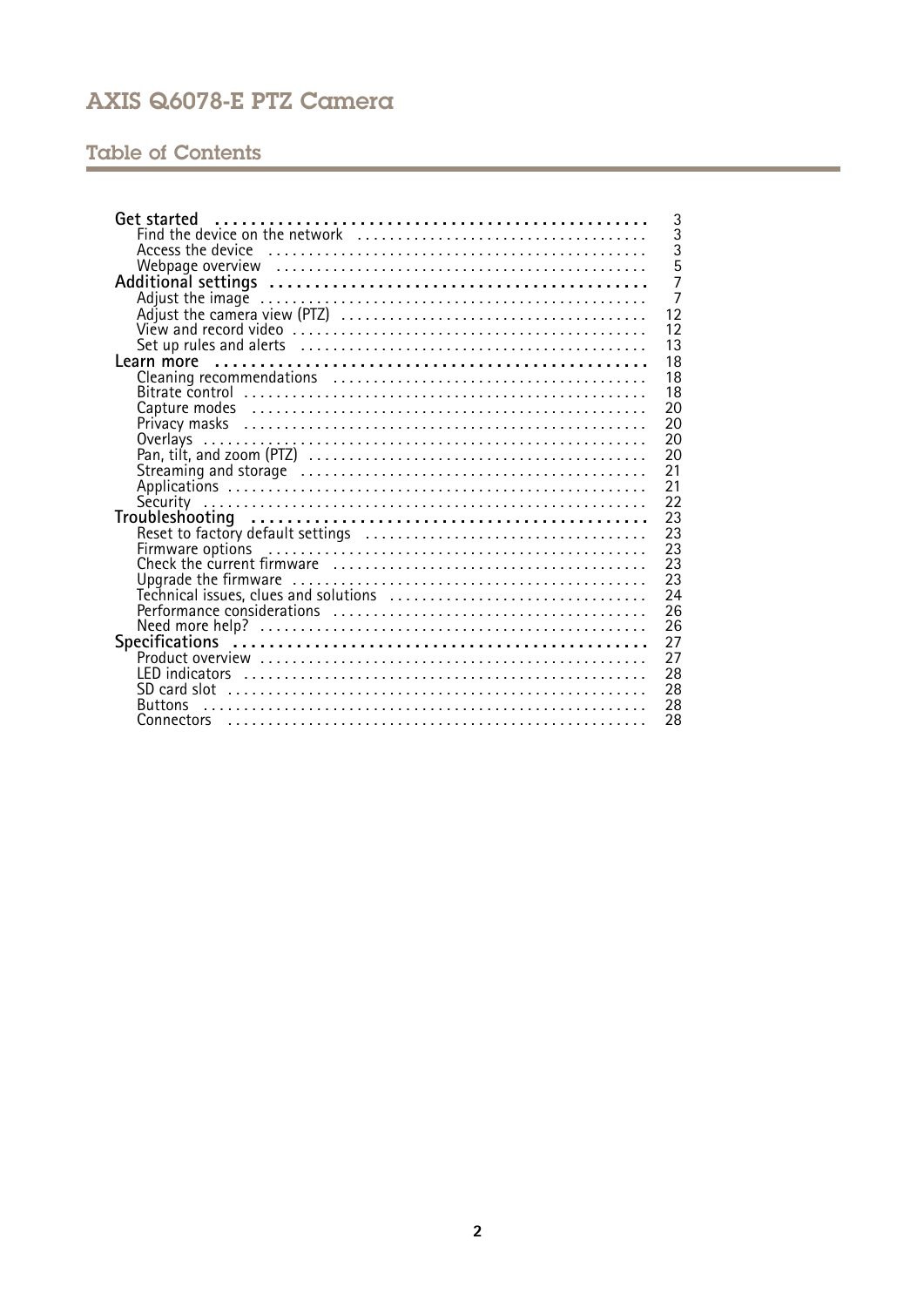## <span id="page-2-0"></span>Get started

## Get started

## **Find the device on the network**

To find Axis devices on the network and assign them IP addresses in Windows®, use AXIS IP Utility or AXIS Device Manager. Both applications are free and can be downloaded from *[axis.com/support](https://www.axis.com/support)*.

For more information about how to find and assign IP addresses, go to *How to [assign](https://www.axis.com/products/online-manual/i90000) an IP address and access your device*.

### **Browser support**

You can use the device with the following browsers:

|                                      | Chrome™     | Firefox <sup>®</sup> | $Edge^{\circledast}$ | Safari <sup>®</sup> |
|--------------------------------------|-------------|----------------------|----------------------|---------------------|
| Windows®                             | recommended |                      | ⌒                    |                     |
| macOS®                               | recommended |                      |                      | $\lambda$           |
| Other operating systems $\mathbf{x}$ |             | $\lambda$            |                      |                     |

If you need more information about recommended browsers, go to *[axis.com/browser-support](https://www.axis.com/browser-support)*.

## **Access the device**

1. Open <sup>a</sup> browser and enter the IP address or host name of the Axis device.

If you do not know the IP address, use AXIS IP Utility or AXIS Device Manager to find the device on the network.

- 2. Enter the username and password. If you access the device for the first time, you must set the root password. See *Set <sup>a</sup> new password for the root account on page 3* .
- 3. The live view page opens in your browser.

## **Verify that no one has tampered with the firmware**

To make sure that the device has its original Axis firmware, or to take full control of the device after <sup>a</sup> security attack:

1. Reset to factory default settings. See *Reset to factory default [settings](#page-22-0) on page [23](#page-22-0)*.

After the reset, secure boot guarantees the state of the device.

2. Configure and install the device.

### **Set <sup>a</sup> new password for the root account**

### Important

The default administrator username is **root**. If the password for root is lost, reset the device to factory default settings.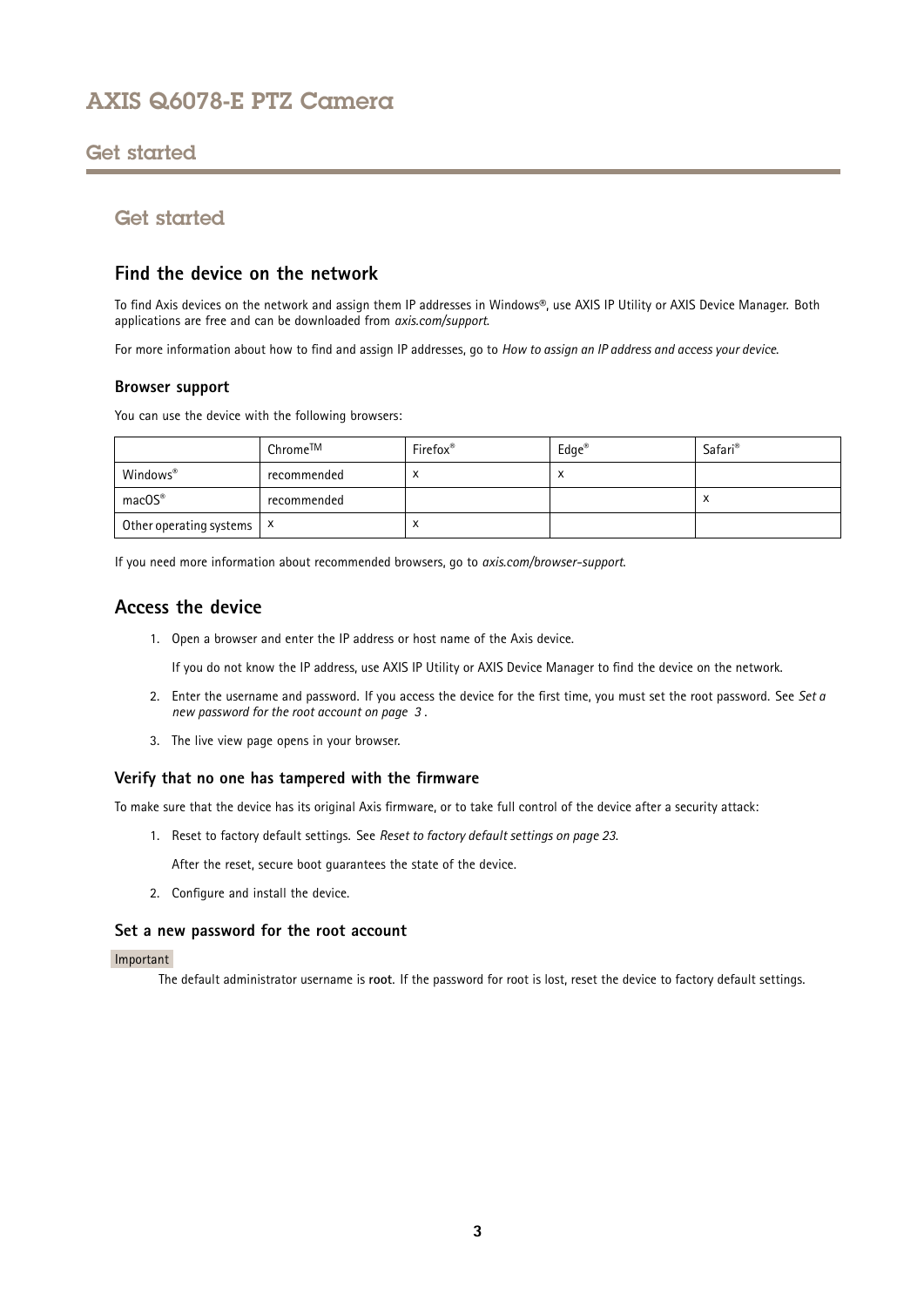## Get started



- 1. Type <sup>a</sup> password. Follow the instructions about secure passwords. See *Secure passwords on page <sup>4</sup>* .
- 2. Retype the password to confirm the spelling.
- 3. Click **Create login**. The password has now been configured.

### **Secure passwords**

### Important

Axis devices send the initially set password in clear text over the network. To protect your device after the first login, set up <sup>a</sup> secure and encrypted HTTPS connection and then change the password.

The device password is the primary protection for your data and services. Axis devices do not impose <sup>a</sup> password policy as they may be used in various types of installations.

To protect your data we strongly recommend that you:

- Use <sup>a</sup> password with at least 8 characters, preferably created by <sup>a</sup> password generator.
- Don't expose the password.
- Change the password at <sup>a</sup> recurring interval, at least once <sup>a</sup> year.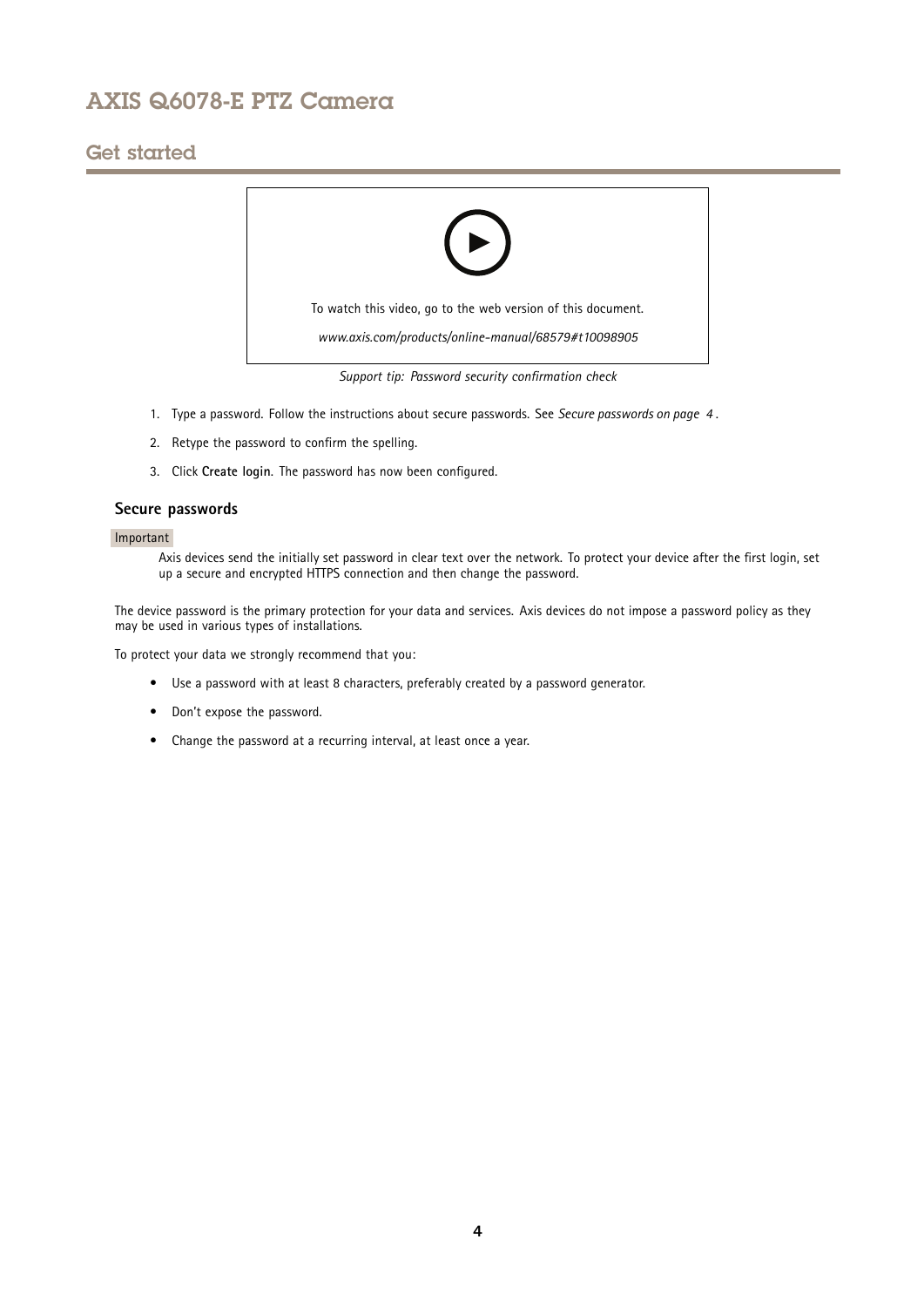## <span id="page-4-0"></span>Get started

# **Webpage overview**



- *1 Live view control bar*
- *2 Live view*
- *3 Product name*
- *<sup>4</sup> User information, color themes, and help*
- *5 Video control bar*
- *6 Settings toggle*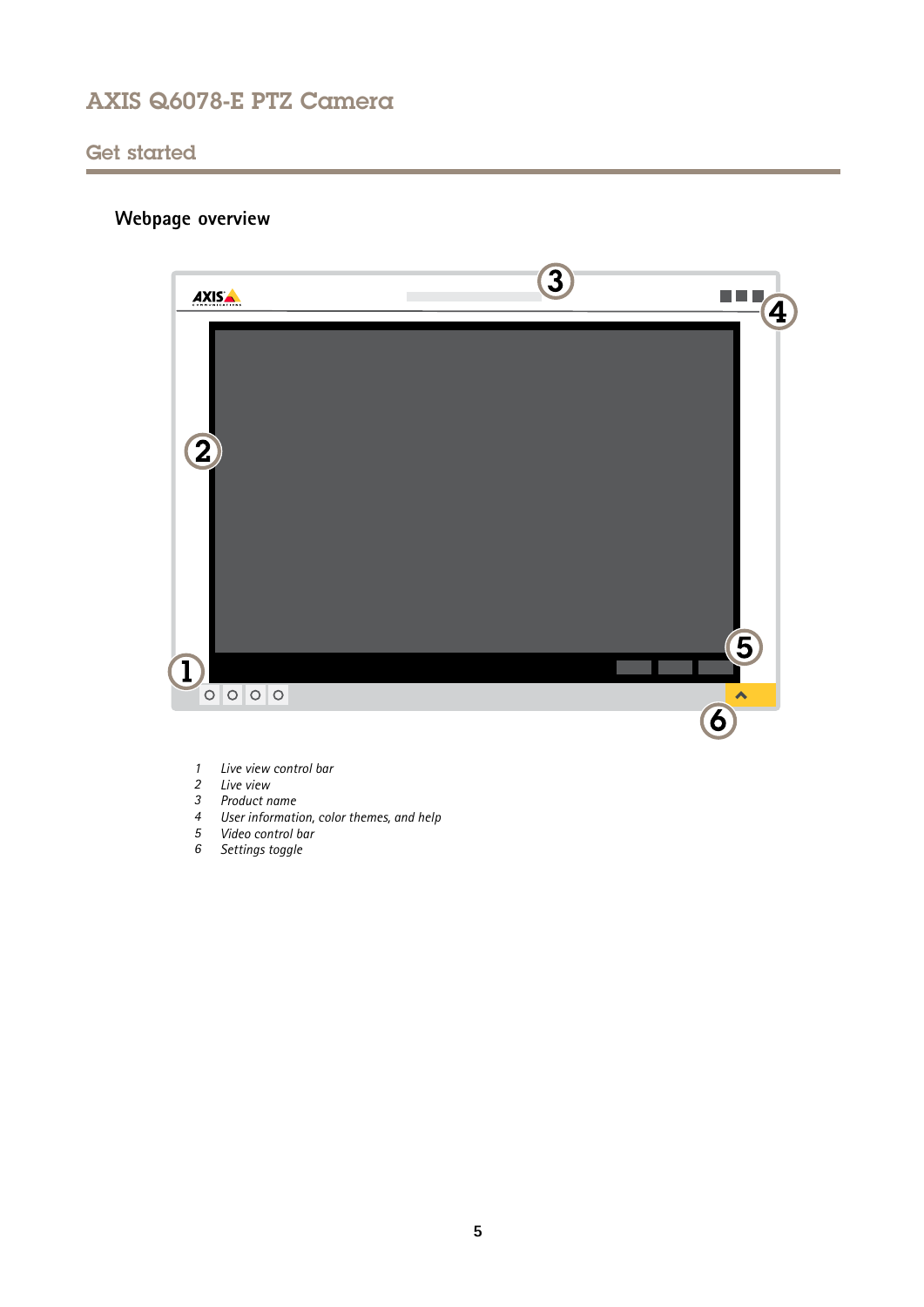# Get started



*7 Settings tabs*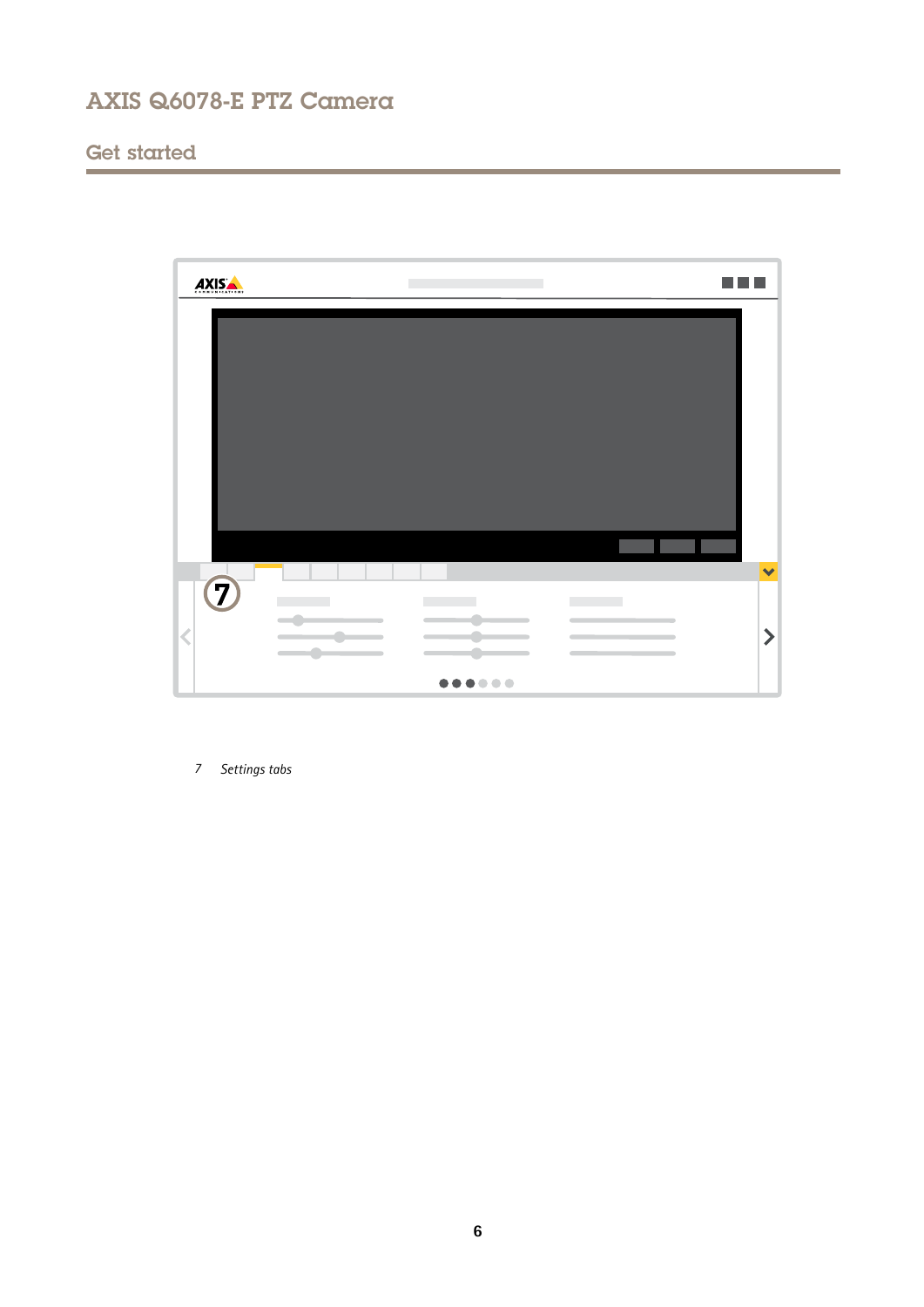## <span id="page-6-0"></span>Additional settings

## Additional settings

## **Adjust the image**

This section includes instructions about how to configure your device. If you want to learn more about how certain features function, go to *[Learn](#page-17-0) more on page [18](#page-17-0)*.

## **Adjust the focus faster with focus recall areas**

To save the focus settings at <sup>a</sup> specific pan/tilt range, add <sup>a</sup> focus recall area. Each time the camera moves into that area it recalls the previously saved focus. It's enough to cover half of the focus recall area in the live view.

We recommend the focus recall feature in the following scenarios:

- When there is <sup>a</sup> lot of manual operation in live view, for example with <sup>a</sup> joystick.
- • Where PTZ preset positions with manual focus are not efficient, for example movements where the focus setting changes continuously.
- In low-light scenarios, where the autofocus is challenged by the lighting conditions.

#### Important

- The focus recall overrides the camera's autofocus at the specific pan/tilt range.
- A preset position overrides the focus setting saved in the focus recall area.
- The maximum number of focus recall areas is 20.

#### **Create <sup>a</sup> focus recall area**

1. Pan, tilt, and zoom into the area where you would like to have focus.



As long as the focus recall button shows a plus  $\ddot{\bullet}$ , you can add a focus recall area in that position.

- 2. Adjust the focus.
- 3. Click the focus recall button.

#### **Delete <sup>a</sup> focus recall area**

1. Pan, tilt, and zoom into the focus recall area you want to delete.



The focus recall button toggles to minus when the camera detects a focus recall area:

2. Click the focus recall button.

## **Benefit from IR light in low-light conditions using night mode**

Your camera uses visible light to deliver color images during the day. As the available light diminishes, you can set the camera to automatically shift to night mode, in which the camera uses both visible light and near-infrared light to deliver black-and-white images. Since the camera uses more of the available light it can deliver brighter, more detailed, images.

- 1. Go to **Settings <sup>&</sup>gt; Image <sup>&</sup>gt; Day and night**, and make sure that the **IR cut filter** is set to **Auto**.
- 2. To determine at what light level you want the camera to shift to night mode, move the **Threshold** slider toward **Bright** or **Dark**.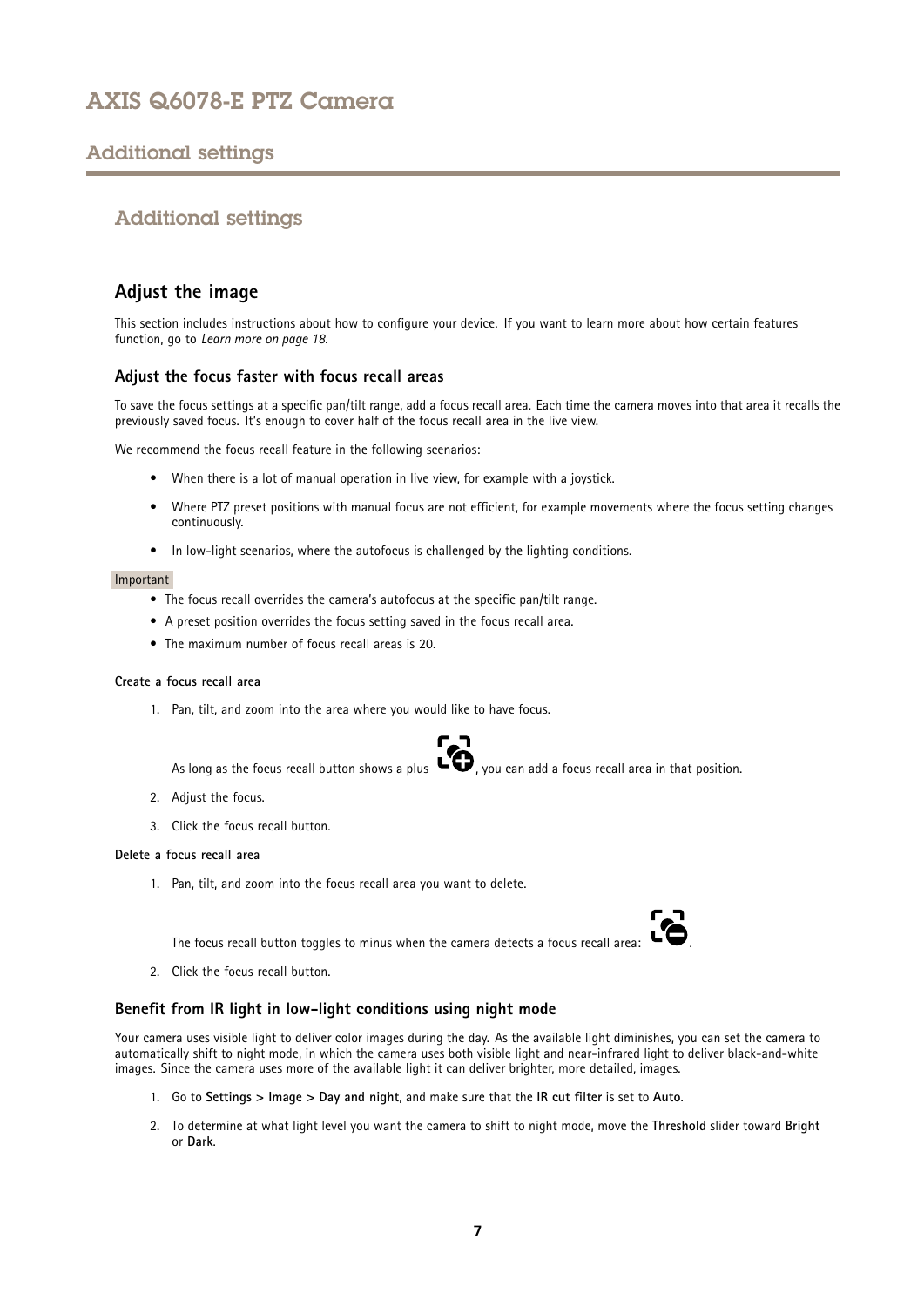# Additional settings

### Note

If you set the shift to night mode to occur when it's brighter, the image remains sharper as there will be less low-light noise. If you set the shift to occur when it's darker, the image colors are maintained for longer, but there will be more image blur due to low-light noise.

## **Reduce noise in low-light conditions**

To reduce noise in low-light conditions, you can adjust one or more of the following settings:

• Adjust the trade-off between noise and motion blur. Go to **Settings <sup>&</sup>gt; Image <sup>&</sup>gt; Exposure** and move the **Blur-noise trade-off** slider toward **Low noise**.

#### Note

A high max shutter value can result in motion blur.

• To slow down the shutter speed, set max shutter to the highest possible value.

### Note

When you reduce the max gain, the image can become darker.

- •Set the max gain to <sup>a</sup> lower value.
- Open the aperture.

## **Handle scenes with strong backlight**

Dynamic range is the difference in light levels in an image. In some cases the difference between the darkest and the brightest areas can be significant. The result is often an image where either the dark or the bright areas are visible. Wide dynamic range (WDR) makes both dark and bright areas of the image visible.



*Image without WDR.*



*Image with WDR.*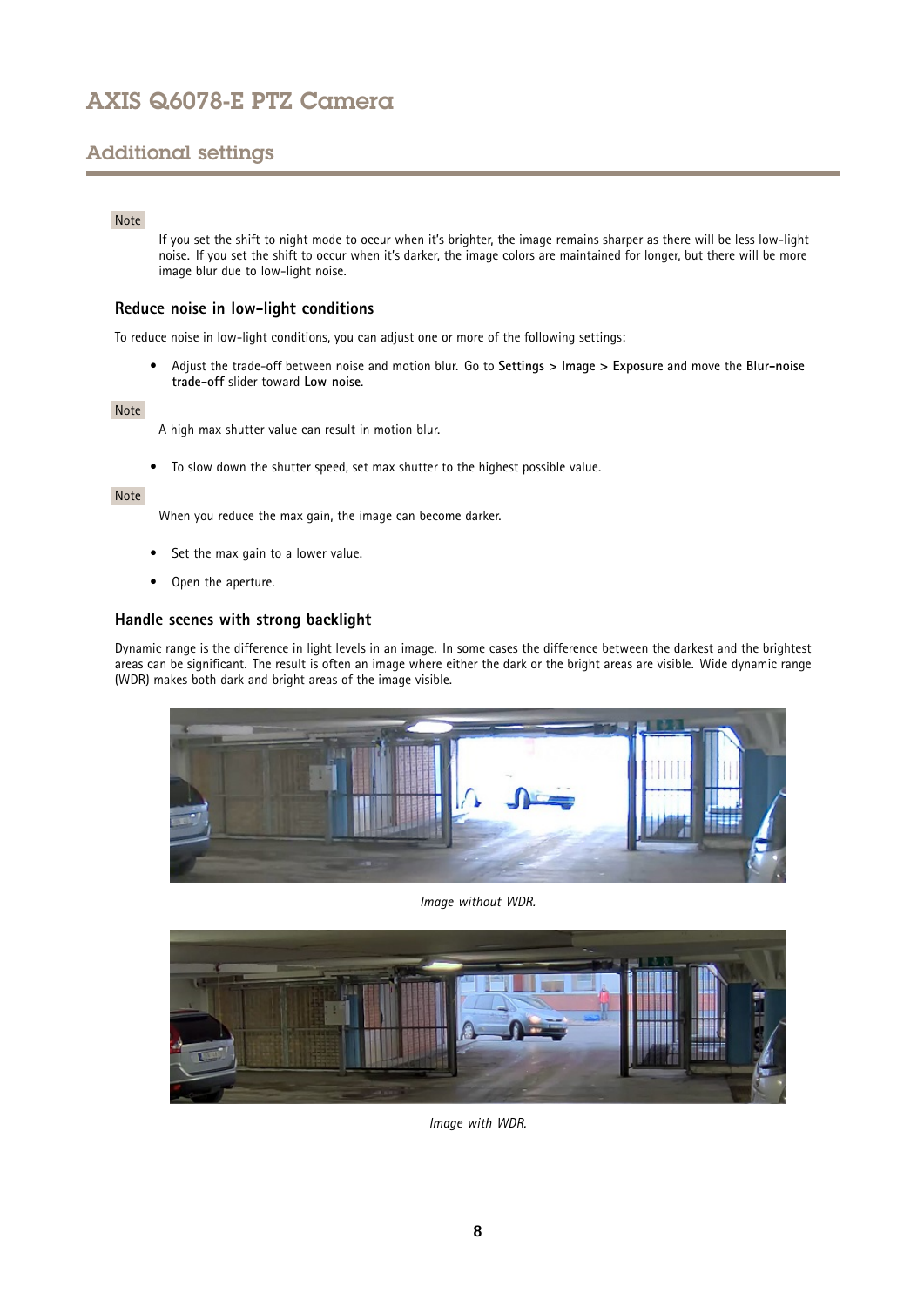## Additional settings

## Note

- WDR can cause artifacts in the image.
- WDR may not be available for all capture modes.
- 1. Go to **Settings <sup>&</sup>gt; Image <sup>&</sup>gt; Wide dynamic range**.
- 2. Turn on WDR.
- 3. To set the amount of WDR, select Low, Medium or High from the **WDR level** list.
- 4. If you still have problems, go to **Exposure** and adjust the **Exposure zone** to cover the area of interest.

Find out more about WDR and how to use it at *[axis.com/web-articles/wdr](https://www.axis.com/web-articles/wdr)*.

### **Verify the pixel resolution**

To verify that <sup>a</sup> defined part of the image contains enough pixels to, for example, recognize license plates, you can use the pixel counter.



1. Go to **Settings <sup>&</sup>gt; System <sup>&</sup>gt; Orientation**.



3. In the camera's live view, adjust the size and position of the rectangle around the area of interest, for example where you expect license plates to appear.

You can see the number of pixels for each of the rectangle's sides (**X** and **Y**), and decide if the values are enough for your needs.

### **Hide parts of the image with privacy masks**

You can create one or several privacy masks to hide parts of the image.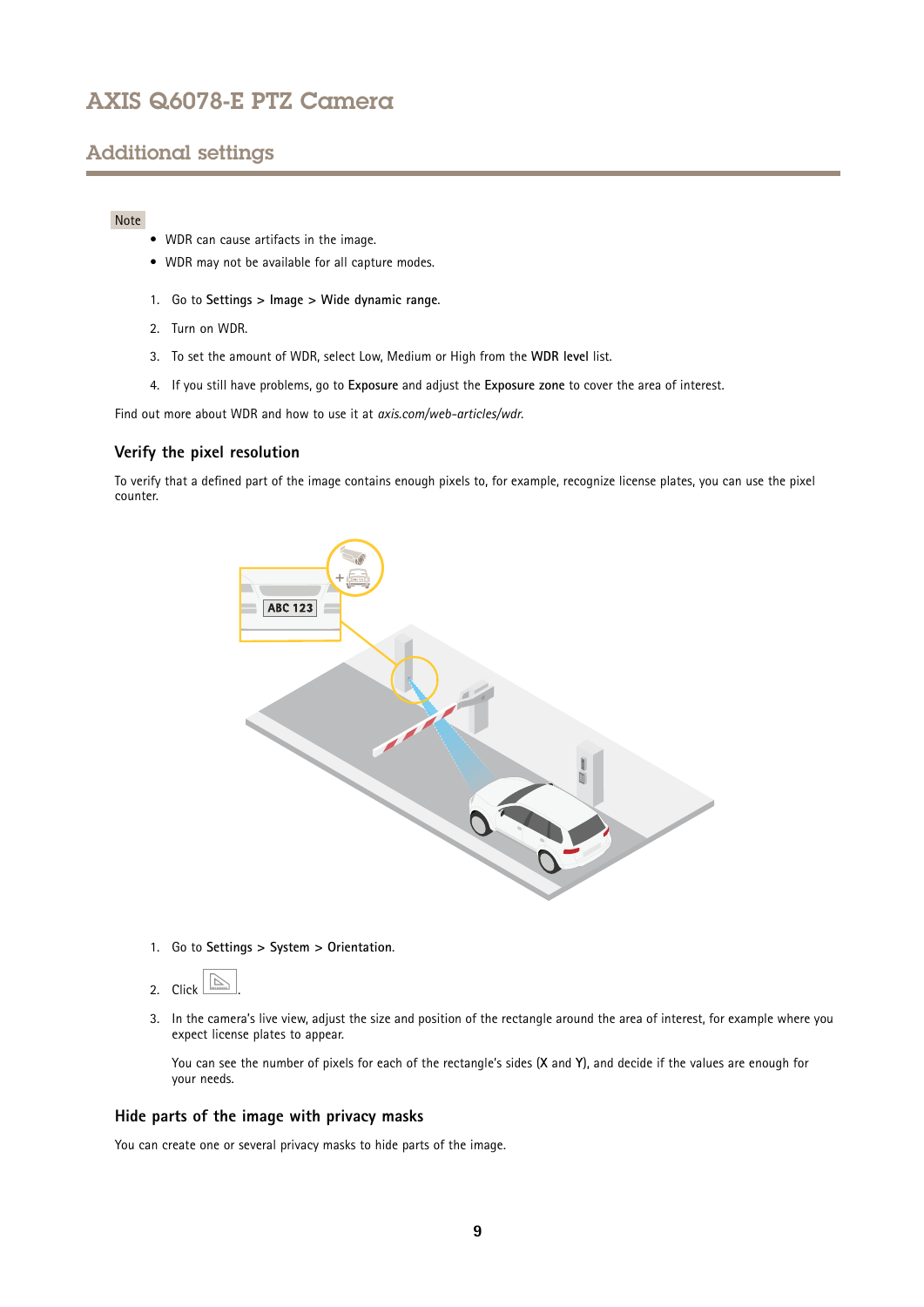## Additional settings



*How to create <sup>a</sup> privacy mask*

- 1. Go to **Settings <sup>&</sup>gt; Privacy mask**.
- 2. Click **New**.
- 3. Adjust the size, color, and name of the privacy mask according to your needs.



*How to change the appearance of the mask*

## **Show an image overlay**

You can add an image as an overlay in the video stream.

- 1. Go to **Settings <sup>&</sup>gt; Overlay**.
- 2. Click **Image list**.
- 3. Upload an image and click **Done**.
- 4. Click **Create overlay**.
- 5. Select **Image** and click **Create**.
- 6. Select the image from the drop-down list.
- 7. To position the image overlay, choose **Custom** or one of the presets.
- 8. Click **Create**.

## **Show <sup>a</sup> text overlay in the video stream when the device detects motion**

This example explains how to display the text "Motion detected" when the device detects motion.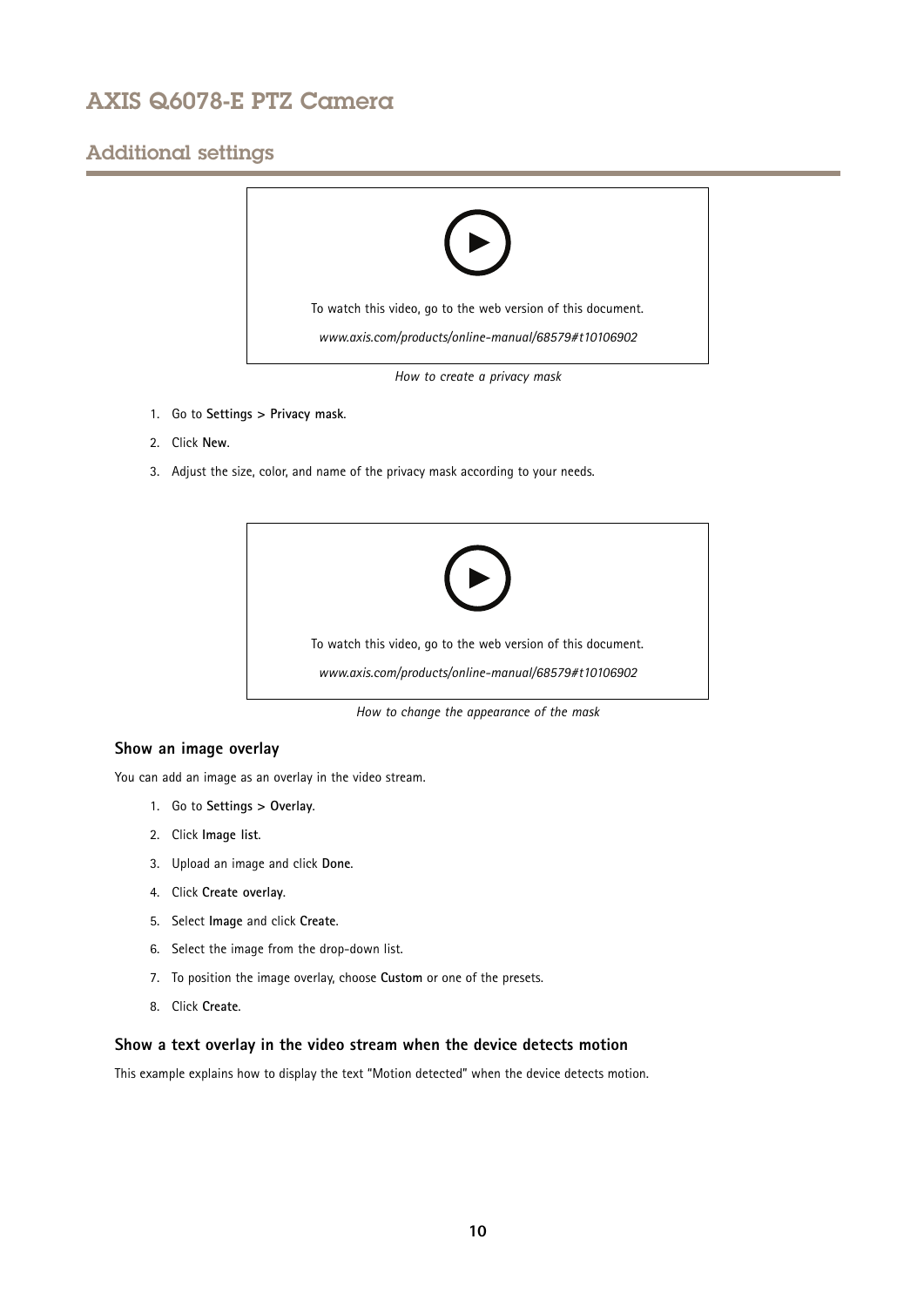## Additional settings



*How to show text overlay when the camera detects motion*

Make sure that AXIS Video Motion Detection is running:

- 1. Go to **Settings <sup>&</sup>gt; Apps** <sup>&</sup>gt; **AXIS Video Motion Detection**.
- 2. Start the application if it is not already running.
- 3. Make sure you have set up the application according to your needs.

Add the overlay text:

- 4. Go to **Settings <sup>&</sup>gt; Overlay**.
- 5. Select **Create overlay** and select **Text** overlay.
- 6. Enter #D in the text field.
- 7. Choose text size and appearance.
- 8. To position the text overlay, choose **Custom** or one of the presets.

### Create <sup>a</sup> rule:

- 9. Go to **System <sup>&</sup>gt; Events <sup>&</sup>gt; Rules** and add <sup>a</sup> rule.
- 10. Type <sup>a</sup> name for the rule.
- 11. In the list of conditions, select AXIS Video Motion Detection.
- 12. In the list of actions, select **Use overlay text**.
- 13. Select <sup>a</sup> view area.
- 14. Type "Motion detected".
- 15. Set the duration.
- 16. Click **Save**.

## Note

If you update the overlay text it will be automatically updated on all video streams dynamically.

## **Show the pan or tilt position as <sup>a</sup> text overlay**

You can show the pan or tilt position as an overlay in the image.

- 1. Go to **Settings <sup>&</sup>gt; Overlay** and click **Create overlay**.
- 2. Select **Text** and click **Create**.
- 3. In the text field, type  $\# \times$  to show the pan position.

Type  $\#$ y to show the tilt position.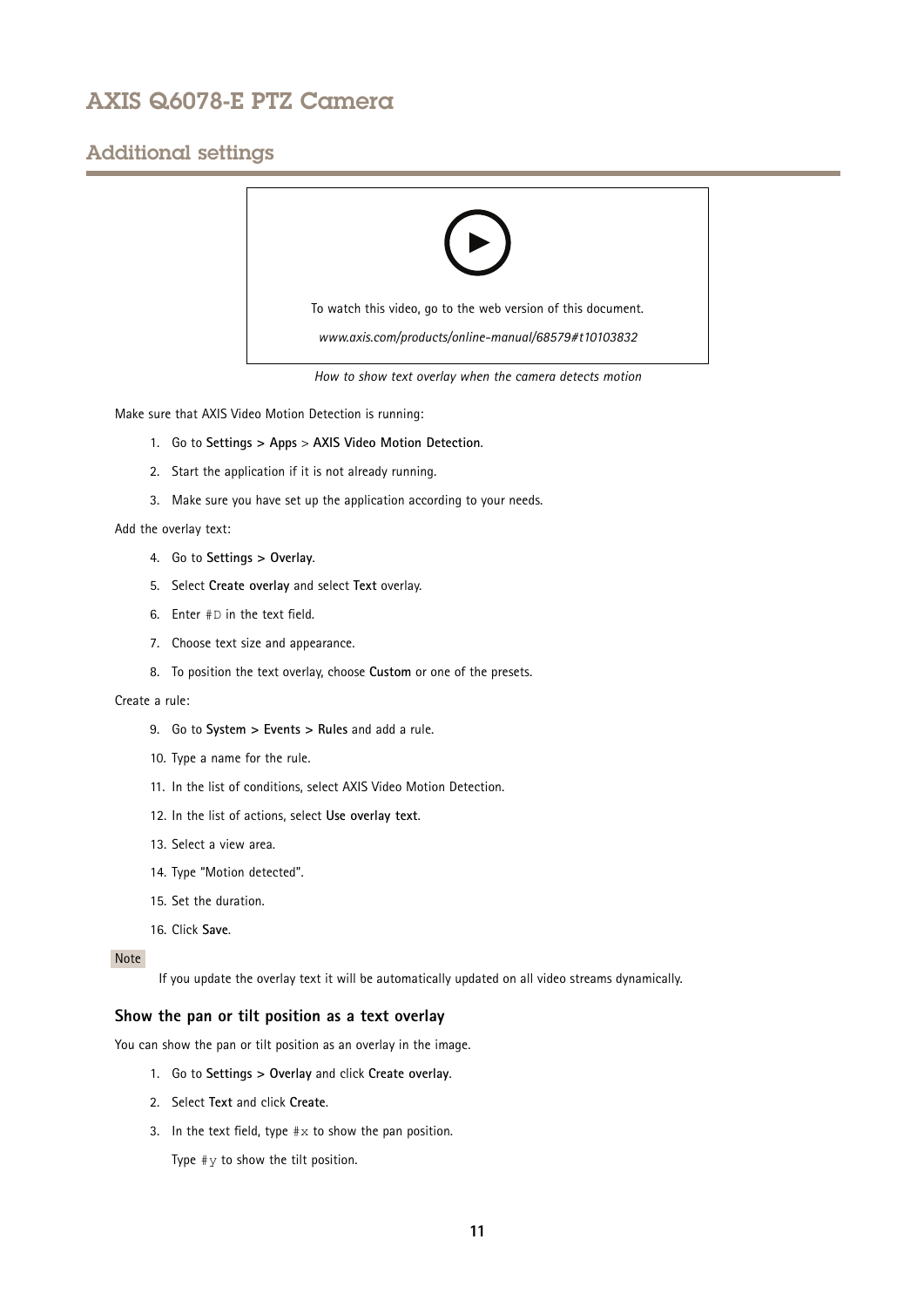# <span id="page-11-0"></span>Additional settings

- 4. Choose appearance, text size, and alignment.
- 5. The current pan and tilt positions show up in the live view image and in the recording.

## **Adjust the camera view (PTZ)**

To learn more about different pan, tilt, and zoom settings, see *Pan, tilt, and zoom [\(PTZ\)](#page-19-0) on page [20](#page-19-0)*.

### **Limit the pan, tilt, and zoom movements**

If there are parts of the scene that you don't want the camera to reach, you can limit the pan, tilt, and zoom movements. For example, you want to protect the privacy of residents in an apartment building, which is located close to <sup>a</sup> parking lot that you intend to monitor. To limit the movements, go to **Settings <sup>&</sup>gt; PTZ <sup>&</sup>gt; Limits**.

### **Create <sup>a</sup> guard tour with preset positions**

A guard tour displays the video stream from different preset positions either in <sup>a</sup> predetermined or random order, and for configurable periods of time.

- 1. Go to **Settings <sup>&</sup>gt; PTZ <sup>&</sup>gt; Guard tours**.
- 2. Click **<sup>+</sup>**.
- 3. To edit the guard tour's properties, click  $\boldsymbol{\mathcal{D}}$ .
- 4. Type <sup>a</sup> name for the guard tour and specify the pause length in minutes between each tour.
- 5. If you want the guard tour to go to the preset positions in <sup>a</sup> random order, turn on **Shuffle**.
- 6. Click **Done**.
- 7. Click **Add** to add the preset positions that you want in your guard tour.
- 8. Click **Done** to exit the guard tour settings.
- 9. To schedule the guard tour, go to **System <sup>&</sup>gt; Events**.



## **View and record video**

This section includes instructions about how to configure your device. To learn more about how streaming and storage works, go to *[Streaming](#page-20-0) and storage on page [21](#page-20-0)*.

### **Reduce bandwidth and storage**

#### Important

If you reduce the bandwidth it can result in loss of details in the picture.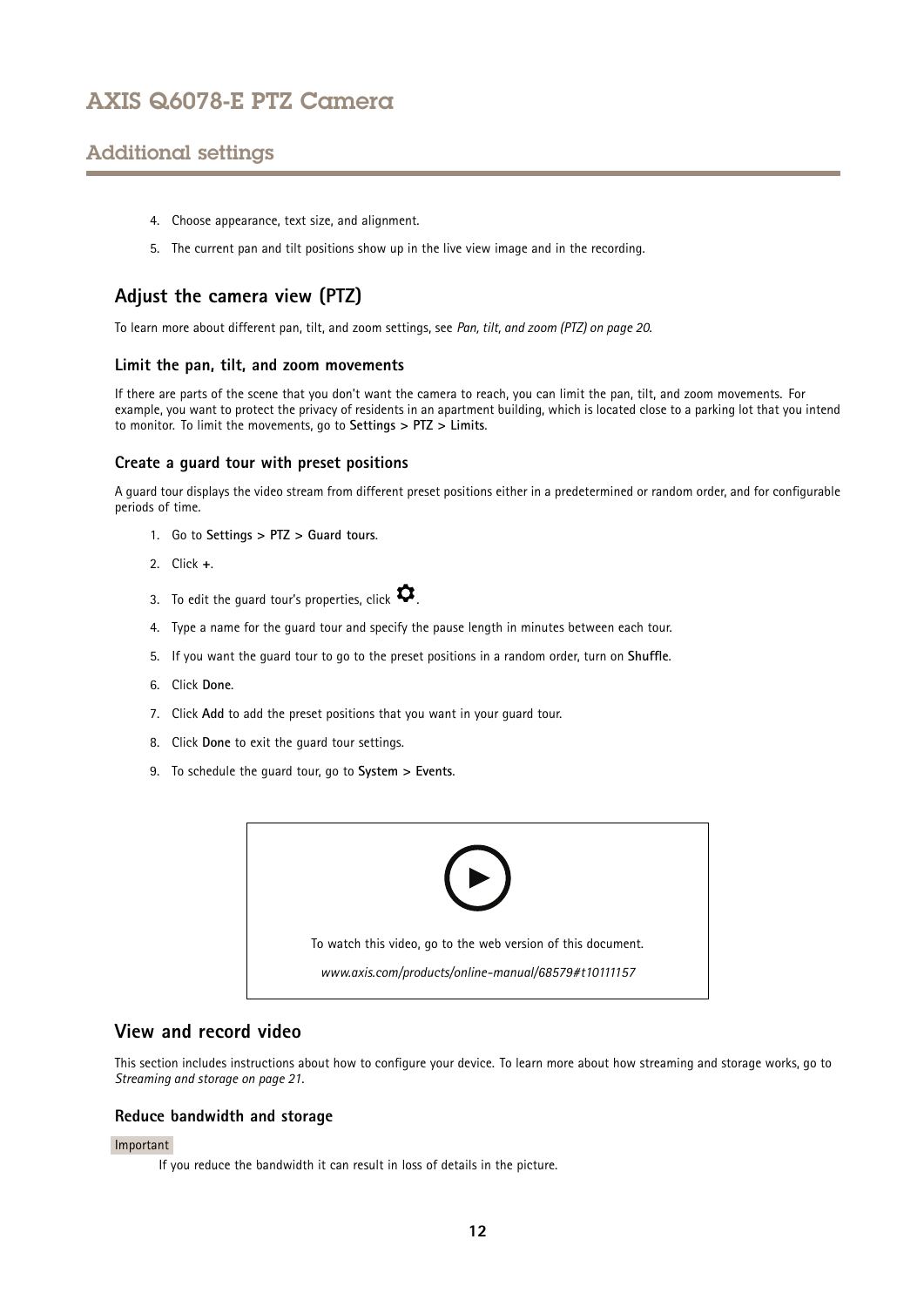## <span id="page-12-0"></span>Additional settings

- 1. Go to live view and select **H.264**.
- 2. Go to **Settings <sup>&</sup>gt; Stream**.
- 3. Do one or more of the following:

#### Note

The zipstream settings are used for both H.264 and H.265.

- Turn on dynamic GOP and set <sup>a</sup> high GOP length value.
- Increase the compression.
- Turn on dynamic FPS.

#### Note

Web browsers do not support H.265 decoding. Use <sup>a</sup> video management system or application supporting H.265 decoding.

### **Set up network storage**

To store recordings on the network, you need to set up your network storage.

- 1. Go to **Settings <sup>&</sup>gt; System** <sup>&</sup>gt; **Storage**.
- 2. Click **Setup** under **Network storage**.
- 3. Enter the IP address of the host server.
- 4. Enter the name of the shared location on the host server.
- 5. Move the switch if the share requires <sup>a</sup> login, and enter username and password.
- 6. Click **Connect**.

### **Record and watch video**

To record video you must first set up network storage, see *Set up network storage on page 13*, or have an SD card installed.

#### **Record video**

- 1. Go to the live view.
- 2. To start <sup>a</sup> recording, click **Record**. Click again to stop the recording.

#### **Watch video**

- 1. Click **Storage <sup>&</sup>gt; Go to recordings**.
- 2. Select your recording in the list and it will play automatically.

## **Set up rules and alerts**

You can create rules to make your device perform an action when certain events occur. A rule consists of conditions and actions. The conditions can be used to trigger the actions. For example, the device can start <sup>a</sup> recording or send an email when it detects motion, or show an overlay text while the device is recording.

### **Trigger an action**

1. Go to **Settings <sup>&</sup>gt; System <sup>&</sup>gt; Events** to set up <sup>a</sup> rule. The rule defines when the device will perform certain actions. Rules can be setup as scheduled, recurring, or for example, triggered by motion detection.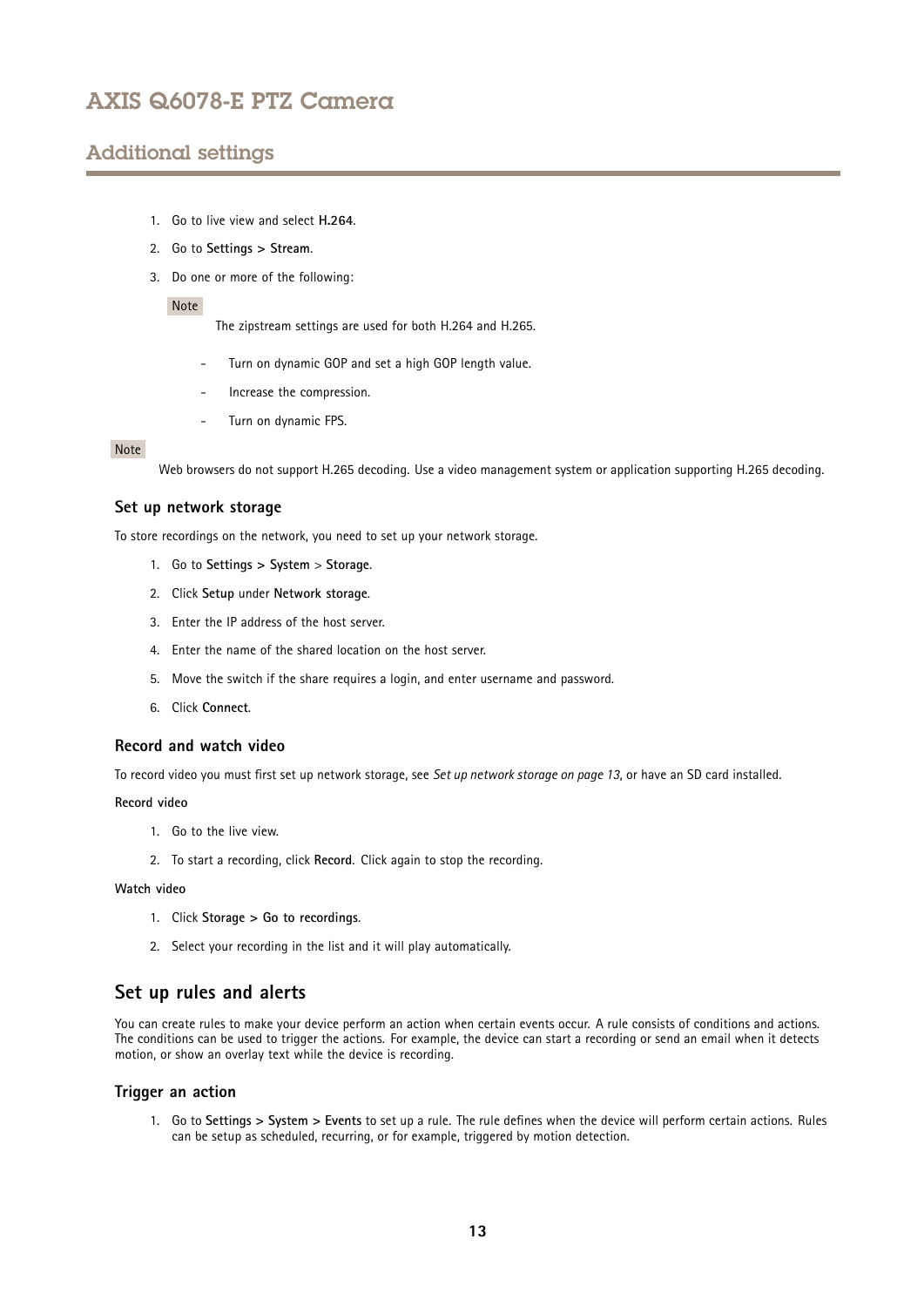## Additional settings

- 2. Select the **Condition** that must be met to trigger the action. If you specify more than one condition for the rule, all of the conditions must be met to trigger the action.
- 3. Select which **Action** the device should perform when the conditions are met.

#### Note

If you make changes to an active rule, you have to restart the rule for the changes to take effect.

### **Record video when the camera detects motion**

This example explains how to set up the camera to start recording to the SD card five seconds before it detects motion and to stop one minute after.



*How to record a video stream when the camera detects motion*

Make sure that AXIS Video Motion Detection is running:

- 1. Go to **Settings <sup>&</sup>gt; Apps** <sup>&</sup>gt; **AXIS Video Motion Detection**.
- 2. Start the application if it is not already running.
- 3. Make sure you have set up the application according to your needs. If you need help, see the *user manual for AXIS Video Motion [Detection](https://www.axis.com/products/online-manual/44110) 4*.

#### Create <sup>a</sup> rule:

- 1. Go to **Settings <sup>&</sup>gt; System <sup>&</sup>gt; Events** and add <sup>a</sup> rule.
- 2. Type <sup>a</sup> name for the rule.
- 3. In the list of conditions, under **Application**, select **AXIS Video Motion Detection (VMD)**.
- 4. In the list of actions, under **Recordings**, select **Record video while the rule is active**.
- 5. Select an existing stream profile or create <sup>a</sup> new one.
- 6. Set the prebuffer time to 5 seconds.
- 7. Set the postbuffer time to 60 seconds.
- 8. In the list of storage options, select **SD card**.
- 9. Click **Save**.

### **Direct the camera to <sup>a</sup> preset position when the camera detects motion**

This example explains how to set up the camera to go to <sup>a</sup> preset position when it detects motion in the image.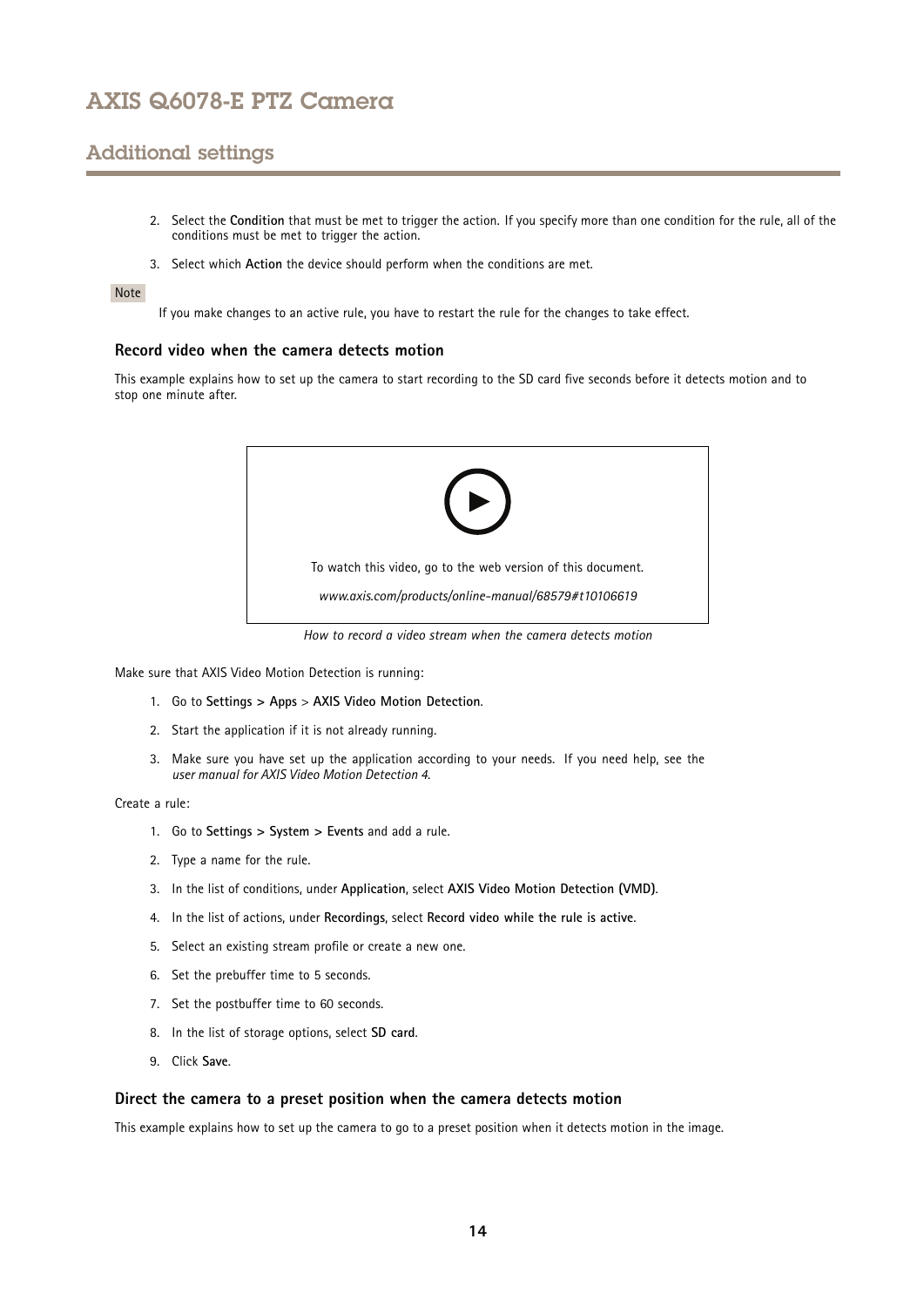## Additional settings



Make sure that AXIS Video Motion Detection is running:

- 1. Go to **Settings <sup>&</sup>gt; Apps** <sup>&</sup>gt; **AXIS Video Motion Detection**.
- 2. Start the application if it is not already running.
- 3. Make sure you have set up the application according to your needs. If you need help, see the *user manual for AXIS Video Motion [Detection](https://www.axis.com/products/online-manual/44110) 4*.

#### Add <sup>a</sup> preset position:

Go to **Settings <sup>&</sup>gt; PTZ** and set where you want the camera to be directed by creating <sup>a</sup> preset position.

#### Create <sup>a</sup> rule:

- 1. Go to **Settings <sup>&</sup>gt; System** <sup>&</sup>gt; **Events <sup>&</sup>gt; Rules** and add <sup>a</sup> rule.
- 2. Type <sup>a</sup> name for the rule.
- 3. In the list of conditions, select <sup>a</sup> video motion detection condition under **Application**.
- 4. From the list of actions, select **Go to preset position**.
- 5. Select the preset position you want the camera to go to.
- 6. Click **Save**.

### **Zoom in on <sup>a</sup> specific area automatically with gatekeeper**

This example explains how to use the gatekeeper functionality to make the camera zoom in automatically on the license plate of <sup>a</sup> car that passes through <sup>a</sup> gate. When the car has passed, the camera zooms out to the home position.

Create the preset positions:

- 1. Go to **Settings <sup>&</sup>gt; PTZ <sup>&</sup>gt; Preset positions**.
- 2. Create the home position that includes the entrance of the gate.
- 3. Create the zoomed-in preset position so that it covers the area in the image where you assume that the license plate will appear.

Create <sup>a</sup> motion detection profile:

- 1. Go to **Settings <sup>&</sup>gt; Apps** and open AXIS Video Motion Detection.
- 2. Create <sup>a</sup> profile that covers the entrance of the gate and then save the profile.

Create <sup>a</sup> rule:

- 1. Go to **Settings <sup>&</sup>gt; System <sup>&</sup>gt; Events** and add <sup>a</sup> rule.
- 2. Name the rule "Gatekeeper".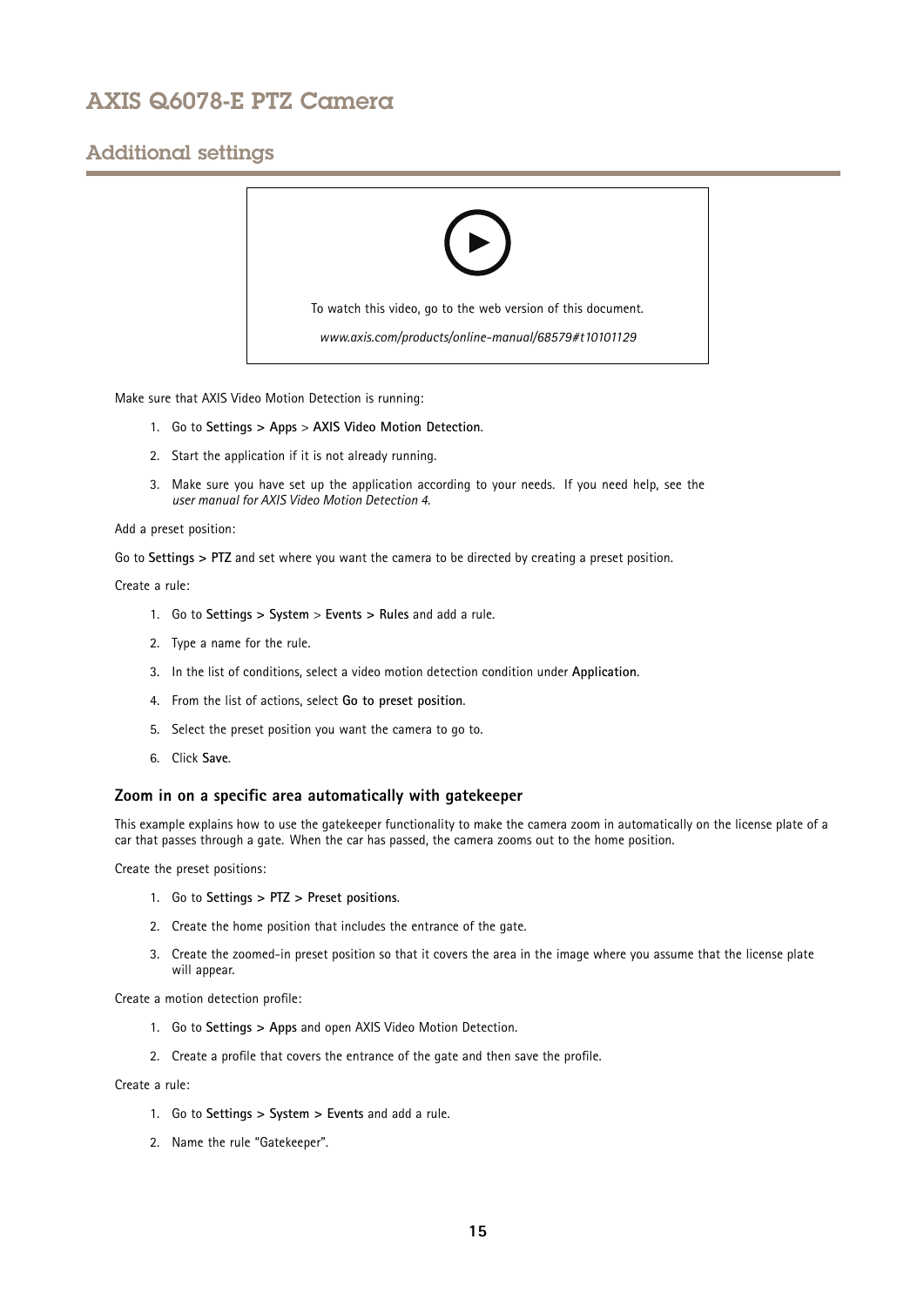# Additional settings

- 3. In the list of conditions, under **Application**, select the motion detection profile.
- 4. In the list of actions, under **Preset positions**, select **Go to preset position**.
- 5. Select <sup>a</sup> **Video channel**.
- 6. Select the **Preset position**.
- 7. To make the camera wait <sup>a</sup> while before it returns to the home position, select **Home timeout**, and set <sup>a</sup> time.
- 8. Click **Save**.

### **Record video when the camera detects impact**

Shock detection allows the camera to detect tampering caused by vibrations or shock. Vibrations due to the environment or to an object can trigger an action depending on the shock sensitivity range, which can be set from 0 to 100. In this scenario, someone is throwing rocks at the camera after hours and you would like to get <sup>a</sup> video clip of the event.

Turn on shock detection:

- 1. Go to **Settings <sup>&</sup>gt; System <sup>&</sup>gt; Detectors**.
- 2. Turn on shock detection, and set <sup>a</sup> value for the shock sensitivity.

Create <sup>a</sup> rule:

- 1. Go to **Settings <sup>&</sup>gt; System <sup>&</sup>gt; Events** and add <sup>a</sup> rule.
- 2. Type <sup>a</sup> name for the rule.
- 3. In the list of conditions, under **Device status**, select **Shock detected**.
- 4. Click **<sup>+</sup>** to add <sup>a</sup> second condition.
- 5. In the list of conditions, under **Scheduled and recurring**, select **Scheduled event**.
- 6. In the list of schedules, select **After hours** .
- 7. In the list of actions, under **Recordings**, select **Record video while the rule is active**.
- 8. Select <sup>a</sup> **Camera**.
- 9. Set the prebuffer time to 5 seconds.
- 10. Set the postbuffer time to 60 seconds.
- 11. Select where to save the recordings.
- 12. Click **Save**.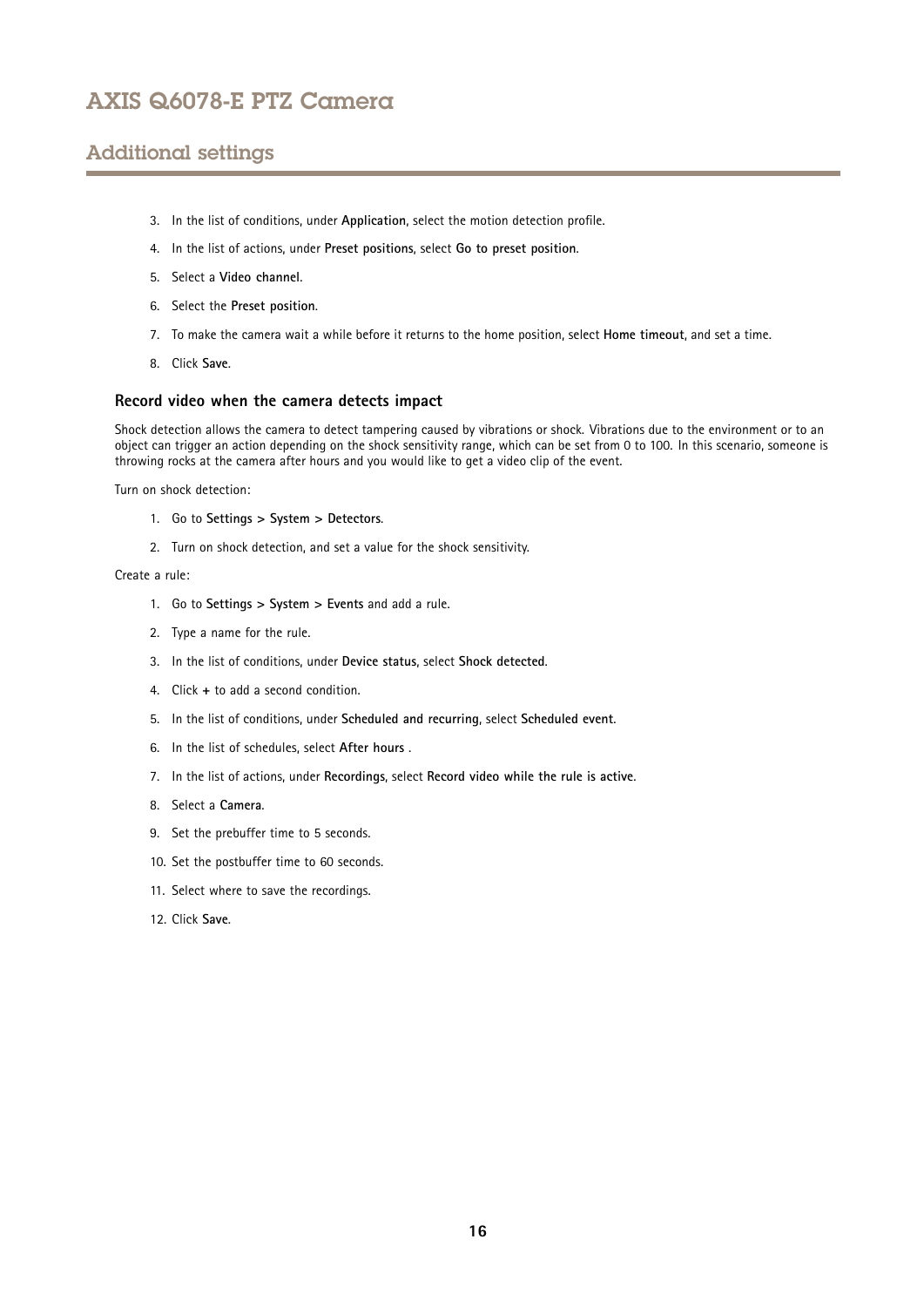## Additional settings

## **Send an email automatically if someone spray paints the lens**



*How to send an email notification if someone spray paint the lens*

- 1. Go to **Settings <sup>&</sup>gt; System <sup>&</sup>gt; Detectors**.
- 2. Turn on **Trigger on dark images**. This will trigger an alarm if the lens is sprayed, covered, or rendered severely out of focus.
- 3. Set <sup>a</sup> duration for **Trigger after**. The value indicates the time that must pass before an email is sent.

## Create <sup>a</sup> rule:

- 1. Go to **Settings <sup>&</sup>gt; System <sup>&</sup>gt; Events <sup>&</sup>gt; Rules** and add <sup>a</sup> rule.
- 2. Type <sup>a</sup> name for the rule.
- 3. In the list of conditions, select **Tampering**.
- 4. In the list of actions, select **Send notification to email**.
- 5. Select <sup>a</sup> recipient from the list or go to **Recipients** to create <sup>a</sup> new recipient.

To create a new recipient, click  $+$ . To copy an existing recipient, click  $\blacksquare$ .

- 6. Type <sup>a</sup> subject and <sup>a</sup> message for the email.
- 7. Click **Save**.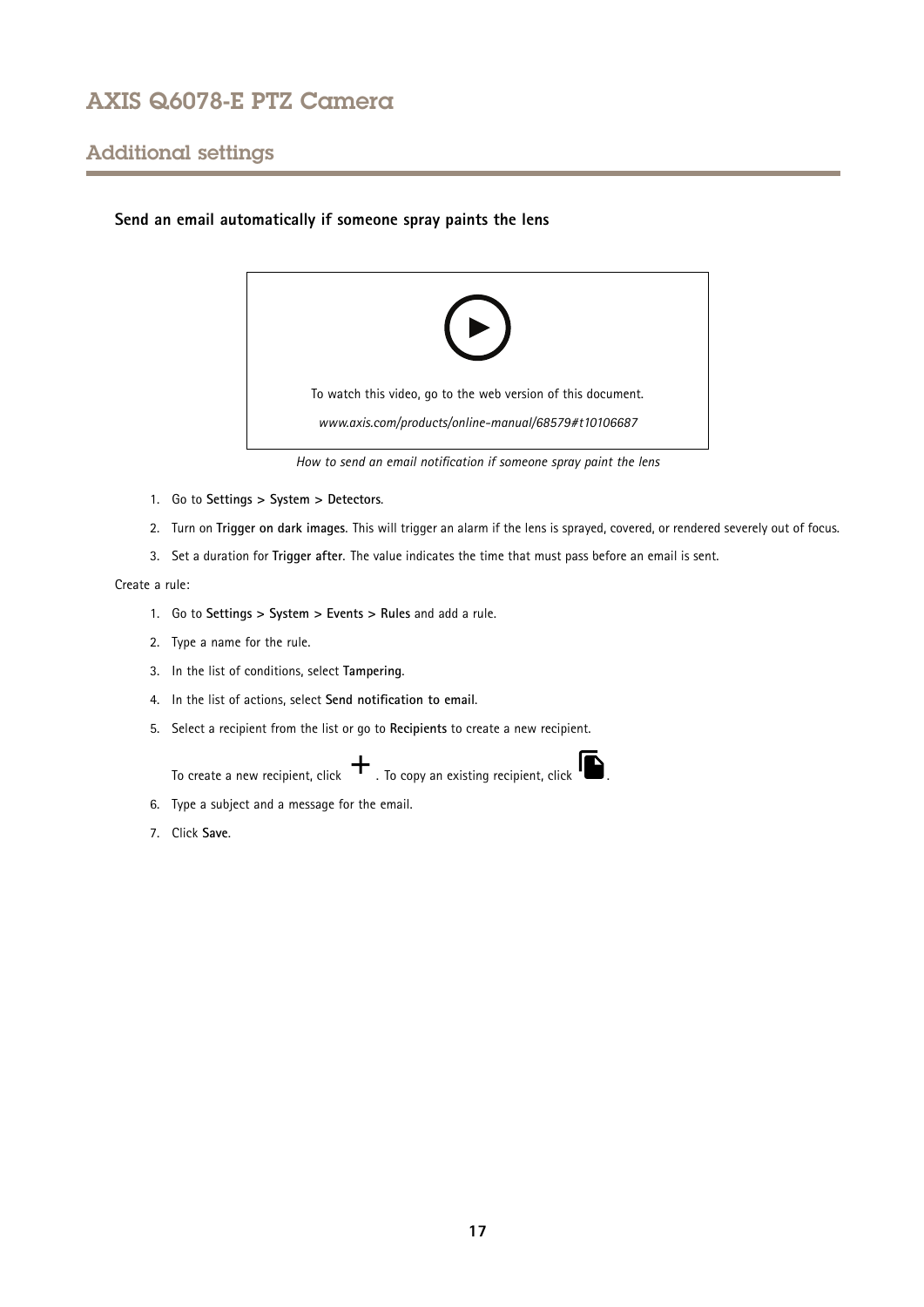## <span id="page-17-0"></span>Learn more

## Learn more

## **Cleaning recommendations**

If the device gets grease stains or becomes heavily soiled, you can clean it with mild, solvent-free soap or detergent.

## *NOTICE*

Never use harsh detergent, for example gasoline, benzene, or acetone.

- 1. Use <sup>a</sup> can of compressed air to remove any dust or loose dirt from the device.
- 2. Clean the device with <sup>a</sup> soft cloth dampened with mild detergent and lukewarm water.
- 3. Wipe carefully with <sup>a</sup> dry cloth.

#### Note

Avoid cleaning in direct sunlight or at elevated temperatures, as this may cause stains when the water droplets dry.

## **Bitrate control**

With bitrate control, you can manage the bandwidth consumption of your video stream.

### **Variable bitrate (VBR)**

With variable bitrate, the bandwidth consumption varies based on the level of activity in the scene. The more activity in the scene, the more bandwidth you need. You are guaranteed constant image quality but it requires storage margins.



#### **Maximum bitrate (MBR)**

With maximum bitrate, you can set <sup>a</sup> target bitrate to handle bitrate limitations in your system. You may see <sup>a</sup> decline in image quality or frame rate when the instantaneous bitrate is kept below the specified target bitrate. You can choose to either prioritize image quality or frame rate. We recommend that you configure the target bitrate to <sup>a</sup> higher value than the expected bitrate. This gives you <sup>a</sup> margin for additional complexity that needs to be captured.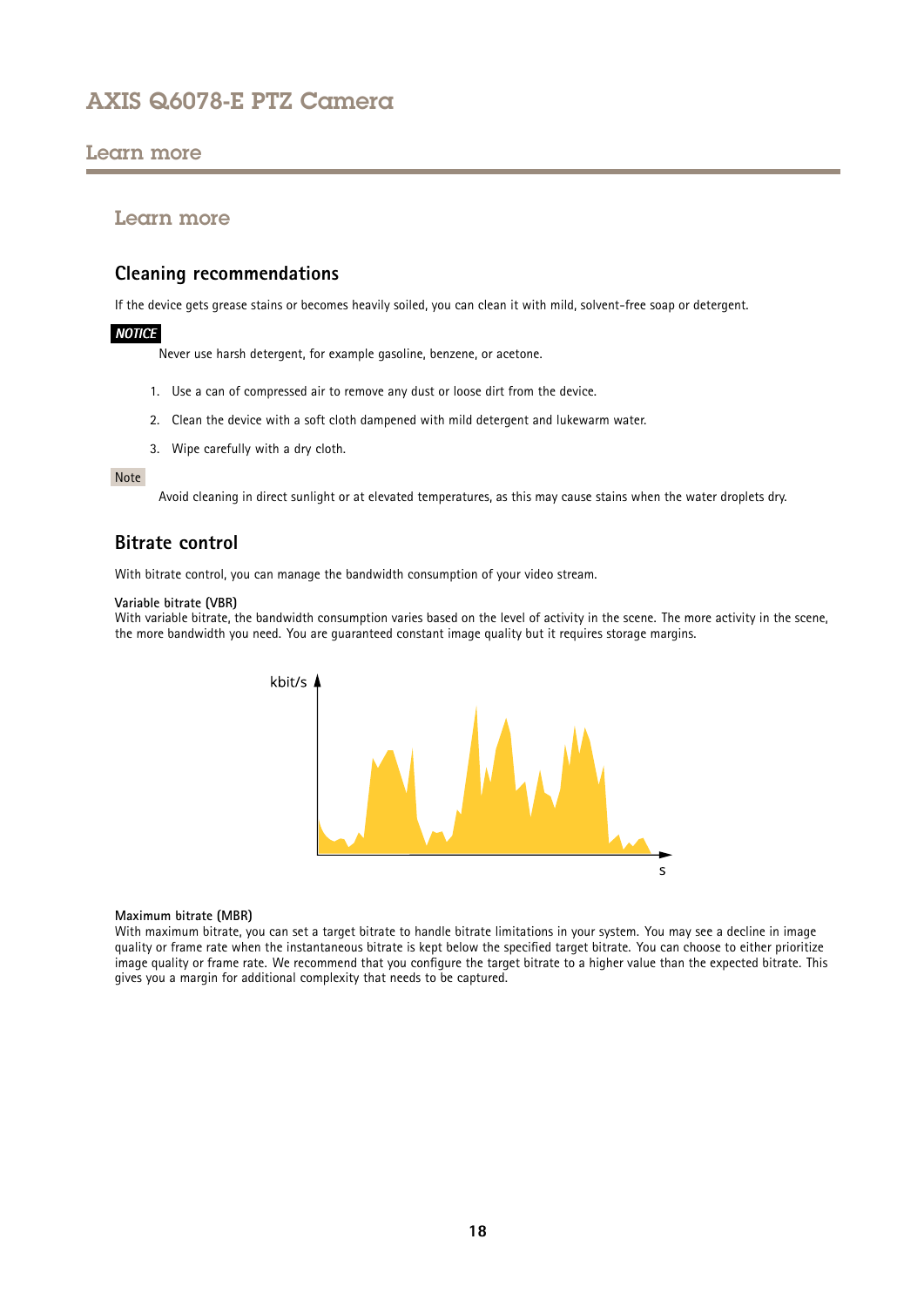## Learn more



*1 Target bitrate*

#### **Average bitrate (ABR)**

With average bitrate, the bitrate is automatically adjusted over a longer timescale. This is so you can meet the specified target and provide the best video quality based on your available storage. Bitrate is higher in scenes with <sup>a</sup> lot of activity, compared to static scenes. You are more likely to get better image quality when needed when using the average bitrate option. You can define the total storage required to store the video stream for <sup>a</sup> specified amount of time (retention time) when image quality is adjusted to meet the specified target bitrate. Specify the average bitrate settings in one of the following ways:

- To calculate the estimated storage need, set the target bitrate and the retention time.
- To calculate the average bitrate, based on available storage and required retention time, use the target bitrate calculator.



- *1 Target bitrate*
- *2 Actual average bitrate*

You can also turn on maximum bitrate and specify <sup>a</sup> target bitrate within the average bitrate option.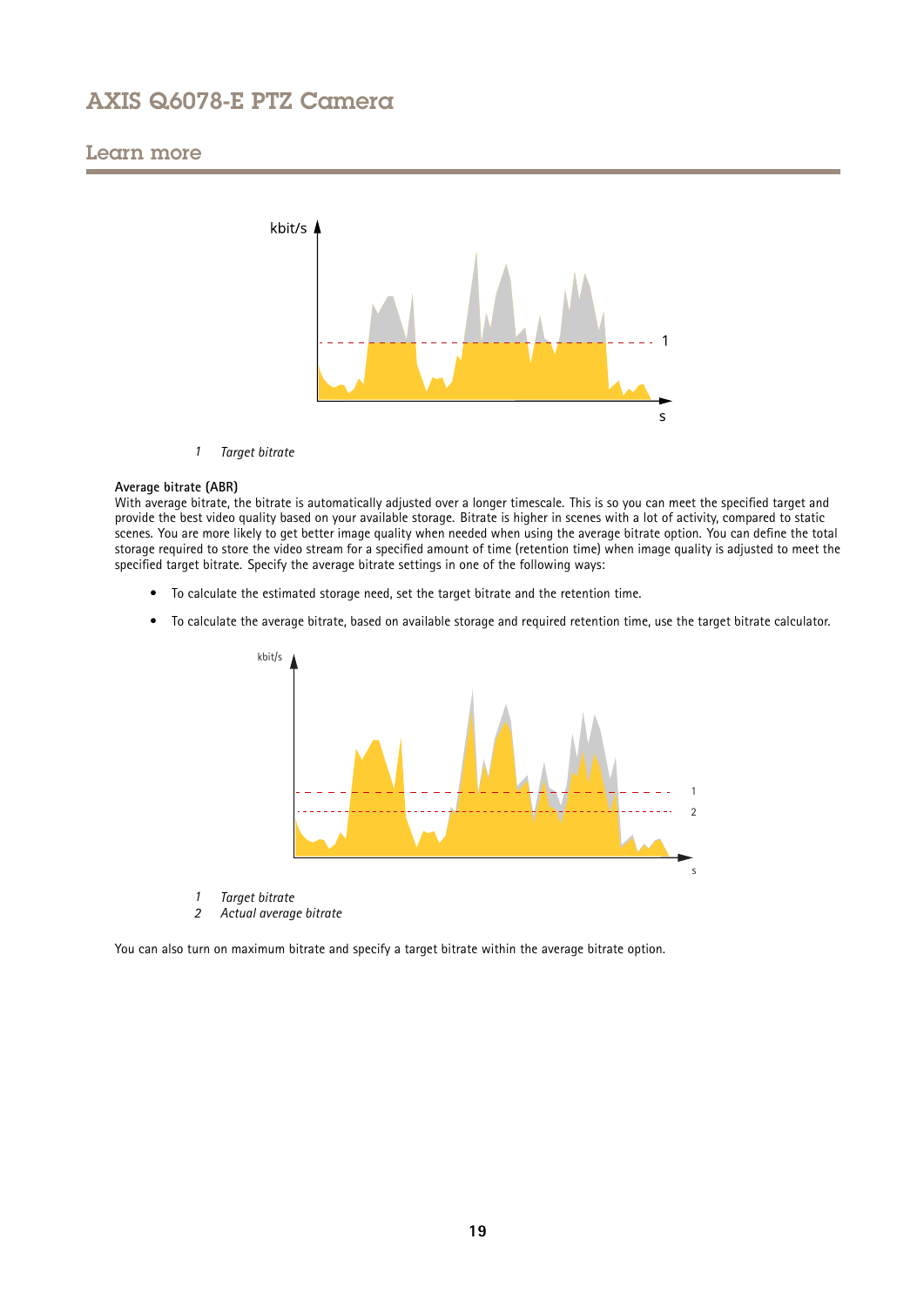## <span id="page-19-0"></span>Learn more



- *1 Target bitrate*
- *2 Actual average bitrate*

## **Capture modes**

Capture mode defines the maximum frame rate available in the Axis product. Depending on which capture mode you select, you may not be able to use WDR.

Which capture mode to choose depends on the requirements of frame rate and resolution for the specific surveillance setup. For specifications about available capture modes, see the product's datasheet at *[axis.com](https://www.axis.com)*.

## **Privacy masks**

A privacy mask is <sup>a</sup> user-defined area that covers <sup>a</sup> part of the monitored area. In the video stream, privacy masks appear either as blocks of solid color or with <sup>a</sup> mosaic pattern.

You'll see the privacy mask on all snapshots, recorded video, and live streams.

You can use the VAPIX<sup>®</sup> application programming interface (API) to turn off the privacy masks.

### Important

If you use multiple privacy masks it may affect the product's performance.

## **Overlays**

Overlays are superimposed over the video stream. They are used to provide extra information during recordings, such as <sup>a</sup> timestamp, or during product installation and configuration. You can add either text or an image.

The video streaming indicator is another type of overlay. It shows you that the live view video stream is live.

## **Pan, tilt, and zoom (PTZ)**

## **Guard tours**

A guard tour displays the video stream from different preset positions either in <sup>a</sup> predetermined or random order, and for configurable periods of time. Once started, <sup>a</sup> guard tour continues to run until stopped, even when there are no clients (web browsers) viewing the images.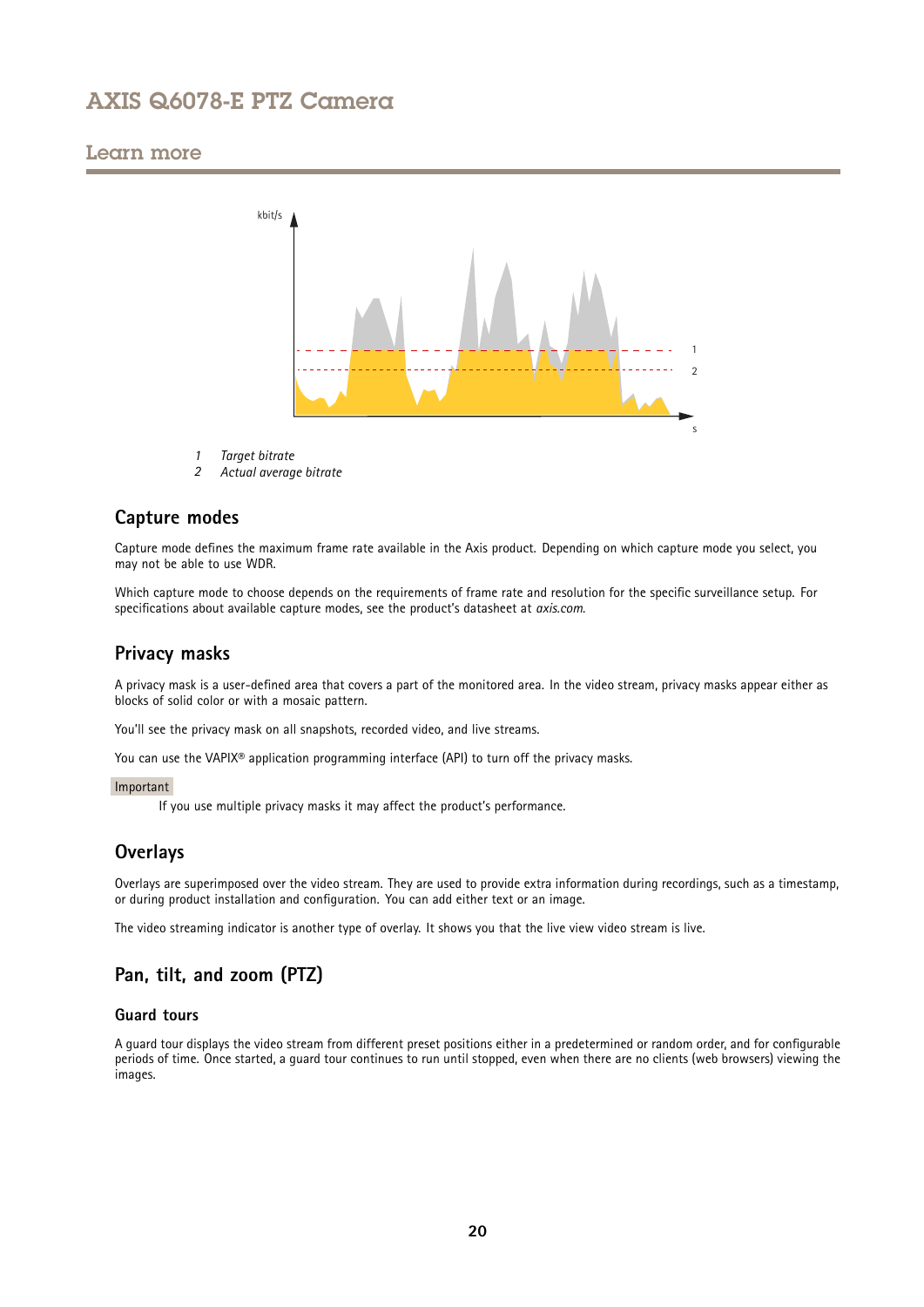## <span id="page-20-0"></span>Learn more

## **Streaming and storage**

### **Video compression formats**

Decide which compression method to use based on your viewing requirements, and on the properties of your network. The available options are:

### **Motion JPEG**

Motion JPEG, or MJPEG, is <sup>a</sup> digital video sequence that is made up of <sup>a</sup> series of individual JPEG images. These images are then displayed and updated at <sup>a</sup> rate sufficient to create <sup>a</sup> stream that shows constantly updated motion. For the viewer to perceive motion video the rate must be at least <sup>16</sup> image frames per second. Full motion video is perceived at <sup>30</sup> (NTSC) or <sup>25</sup> (PAL) frames per second.

The Motion JPEG stream uses considerable amounts of bandwidth, but provides excellent image quality and access to every image contained in the stream.

#### **H.264 or MPEG-4 Part 10/AVC**

#### Note

H.264 is <sup>a</sup> licensed technology. The Axis product includes one H.264 viewing client license. To install additional unlicensed copies of the client is prohibited. To purchase additional licenses, contact your Axis reseller.

H.264 can, without compromising image quality, reduce the size of <sup>a</sup> digital video file by more than 80% compared to the Motion JPEG format and by as much as 50% compared to the MPEG-4 standard. This means that less network bandwidth and storage space are required for <sup>a</sup> video file. Or seen another way, higher video quality can be achieved for <sup>a</sup> given bitrate.

#### **H.265 or MPEG-H Part 2/HEVC**

#### Note

H.265 is licensed technology. The Axis product includes one H.265 viewing client license. To install additional unlicensed copies of the client is prohibited. To purchase additional licenses, contact your Axis reseller.

## **How do Image, Stream, and Stream profile settings relate to each other?**

The **Image** tab contains camera settings that affect all video streams from the product. If you change something in this tab, it immediately affects all video streams and recordings.

The **Stream** tab contains settings for video streams. You get these settings if you request <sup>a</sup> video stream from the product and don't specify for example resolution, or frame rate. When you change the settings in the **Stream** tab, it doesn't affect ongoing streams, but it will take effect when you start <sup>a</sup> new stream.

The **Stream profiles** settings override the settings from the **Stream** tab. If you request <sup>a</sup> stream with <sup>a</sup> specific stream profile, the stream contains the settings of that profile. If you request <sup>a</sup> stream without specifying <sup>a</sup> stream profile, or request <sup>a</sup> stream profile that doesn't exist in the product, the stream contains the settings from the **Stream** tab.

## **Applications**

AXIS Camera Application Platform (ACAP) is an open platform that enables third parties to develop analytics and other applications for Axis products. To find out more about available applications, downloads, trials and licenses, go to *[axis.com/applications](https://www.axis.com/applications)*.

To find the user manuals for Axis applications, go to *[axis.com](https://www.axis.com)*.

Note

• Several applications can run at the same time but some applications might not be compatible with each other. Certain combinations of applications might require too much processing power or memory resources when run in parallel. Verify that the applications work together before deployment.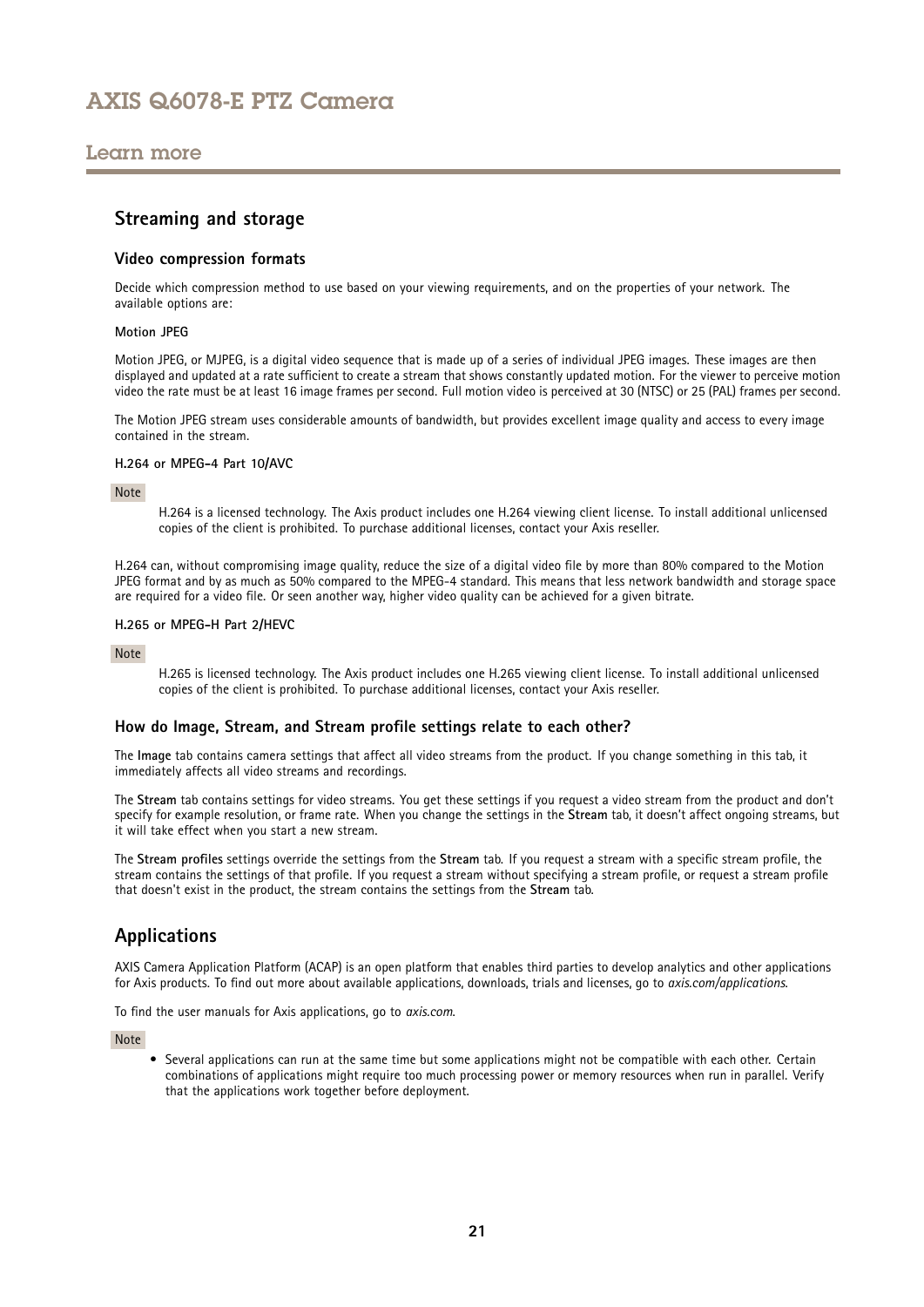## <span id="page-21-0"></span>Learn more





## **Autotracking**

With autotracking, the camera automatically zooms in on and tracks moving objects, for example <sup>a</sup> vehicle or <sup>a</sup> person. You can manually select an object to track, or set up trigger areas and let the camera detect moving objects. The application is best suited for open areas with no obscuring objects and where movement is unusual. When the camera doesn't track an object, it returns to its home position.

### Important

- Autotracking is designed for areas with <sup>a</sup> limited amount of movement.
- Autotracking does not track objects behind privacy masks.
- If both autotracking and guard tour are enabled, guard tour takes priority over autotracking. This means autotracking stops if <sup>a</sup> guard tour starts.

## **Security**

## **TPM module**

The TPM (Trusted Platform Module) is <sup>a</sup> component that provides cryptographic features to protect information from unauthorized access. It is always activated and there are no settings you can change.

To learn more about TPM, go to *[axis.com/press-center/media-resources/white-papers](https://www.axis.com/press-center/media-resources/white-papers)*.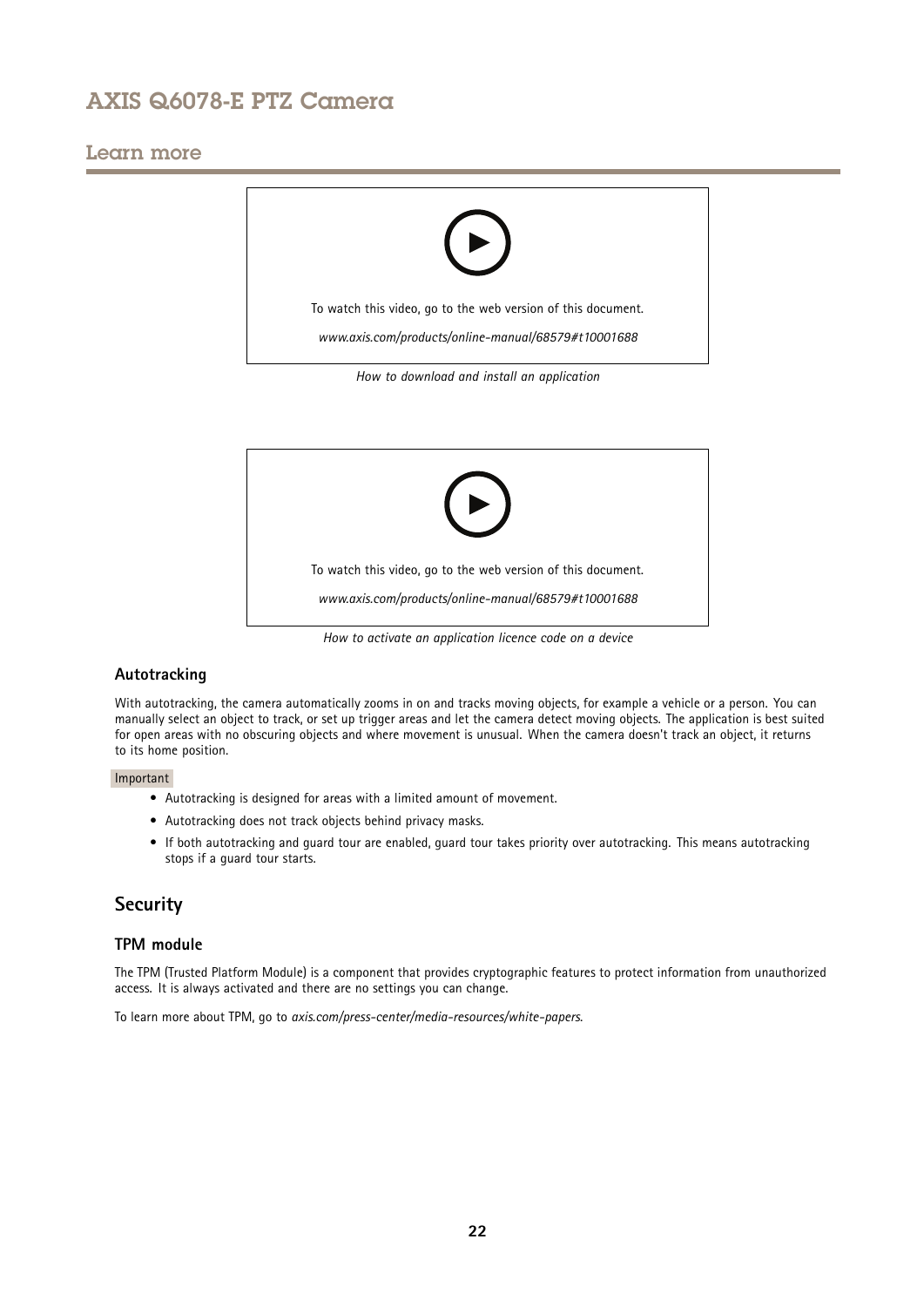## <span id="page-22-0"></span>Troubleshooting

## Troubleshooting

## **Reset to factory default settings**

#### Important

Reset to factory default should be used with caution. A reset to factory default resets all settings, including the IP address, to the factory default values.

To reset the product to the factory default settings:

- 1. Press and hold the control button and the power button for 15–30 seconds until the status LED indicator flashes amber. See *Product [overview](#page-26-0) on page [27](#page-26-0)*.
- 2. Release the control button but continue to hold down the power button until the status LED indicator turns green.
- 3. Release the power button and assemble the product.
- 4. The process is now complete. The product has been reset to the factory default settings. If no DHCP server is available on the network, the default IP address is 192.168.0.90.
- 5. Using the installation and management software tools to assign an IP address, set the password and access the video stream.

It is also possible to reset parameters to factory default through the web interface. Go to **Settings <sup>&</sup>gt; System <sup>&</sup>gt; Maintenance** and click **Default**.

## **Firmware options**

Axis offers product firmware management according to either the active track or the long-term support (LTS) tracks. Being on the active track means continuously getting access to all the latest product features, while the LTS tracks provide <sup>a</sup> fixed platform with periodic releases focused mainly on bug fixes and security updates.

Using firmware from the active track is recommended if you want to access the newest features, or if you use Axis end-to-end system offerings. The LTS tracks are recommended if you use third-party integrations, which are not continuously validated against the latest active track. With LTS, the products can maintain cybersecurity without introducing any significant functional changes or affecting any existing integrations. For more detailed information about Axis product firmware strategy, go to *[axis.com/support/firmware](https://www.axis.com/support/firmware)*.

## **Check the current firmware**

Firmware is the software that determines the functionality of network devices. One of your first actions when troubleshooting <sup>a</sup> problem should be to check the current firmware version. The latest version may contain <sup>a</sup> correction that fixes your particular problem.

To check the current firmware:

1. Go to the product's webpage.



3. Click **About**.

## **Upgrade the firmware**

#### Important

Preconfigured and customized settings are saved when the firmware is upgraded (provided that the features are available in the new firmware) although this is not guaranteed by Axis Communications AB.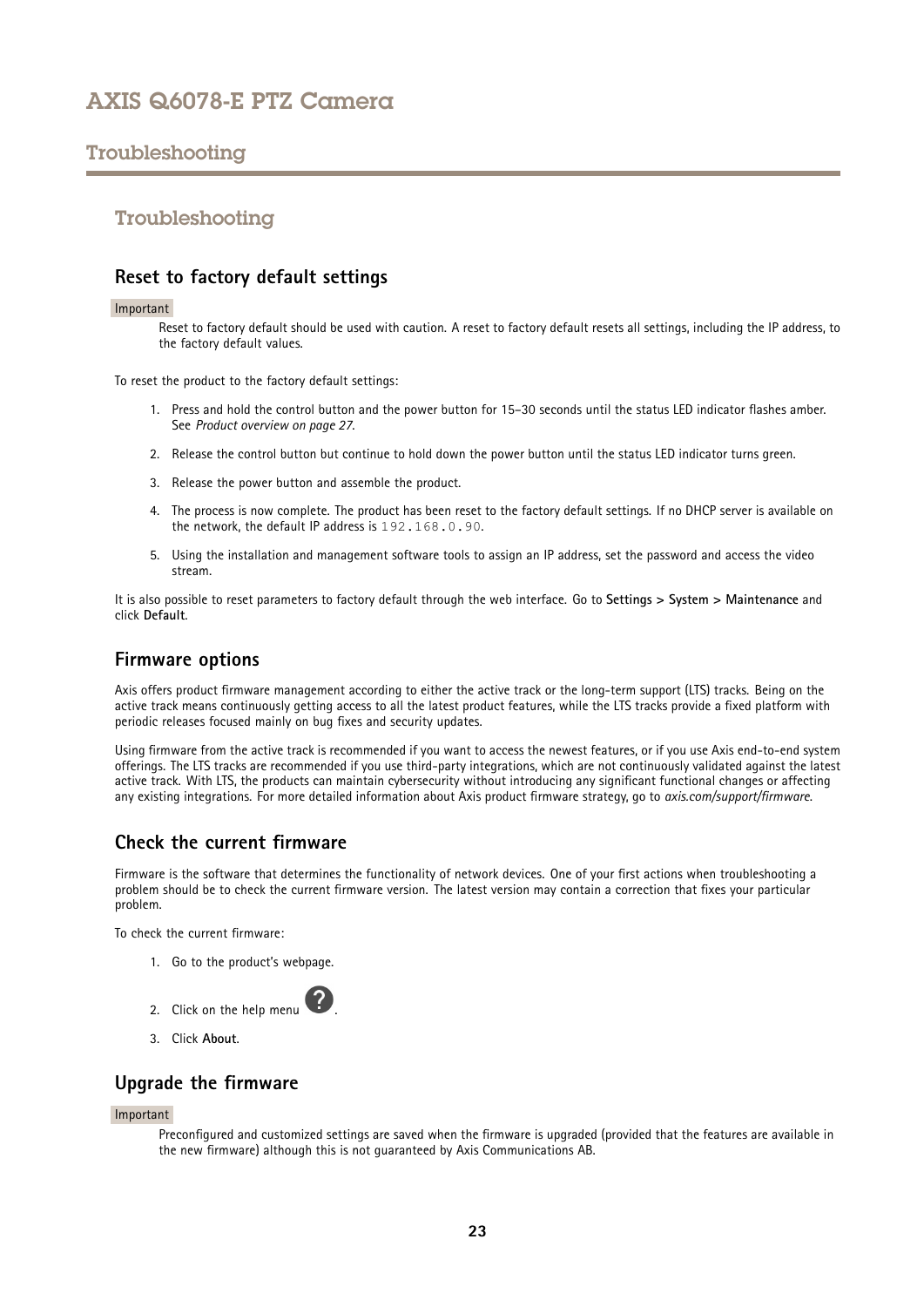# <span id="page-23-0"></span>Troubleshooting

### Important

Make sure the cover is attached during upgrade to avoid installation failure.

### Important

Make sure the product remains connected to the power source throughout the upgrade process.

### Note

When you upgrade the product with the latest firmware in the active track, the product receives the latest functionality available. Always read the upgrade instructions and release notes available with each new release before upgrading the firmware. To find the latest firmware and the release notes, go to *[axis.com/support/firmware](https://www.axis.com/support/firmware)*.

AXIS Device Manager can be used for multiple upgrades. Find out more at *[axis.com/products/axis-device-manager](https://www.axis.com/products/axis-device-manager)*.



- 1. Download the firmware file to your computer, available free of charge at *[axis.com/support/firmware](https://www.axis.com/support/firmware)*.
- 2. Log in to the product as an administrator.
- 3. Go to **Settings <sup>&</sup>gt; System <sup>&</sup>gt; Maintenance**. Follow the instructions on the page. When the upgrade has finished, the product restarts automatically.

## **Technical issues, clues and solutions**

If you can't find what you're looking for here, try the troubleshooting section at *[axis.com/support](https://www.axis.com/support)*.

administrator to obtain an IP address.

| Problems upgrading the firmware                |                                                                                                                                                                                                                                             |  |  |  |
|------------------------------------------------|---------------------------------------------------------------------------------------------------------------------------------------------------------------------------------------------------------------------------------------------|--|--|--|
| Firmware upgrade failure                       | If the firmware upgrade fails, the device reloads the previous firmware. The most common reason<br>is that the wrong firmware file has been uploaded. Check that the name of the firmware file<br>corresponds to your device and try again. |  |  |  |
| Problems setting the IP address                |                                                                                                                                                                                                                                             |  |  |  |
| The device is located on a<br>different subnet | If the IP address intended for the device and the IP address of the computer used to access the<br>device are located on different subnets, you cannot set the IP address. Contact your network                                             |  |  |  |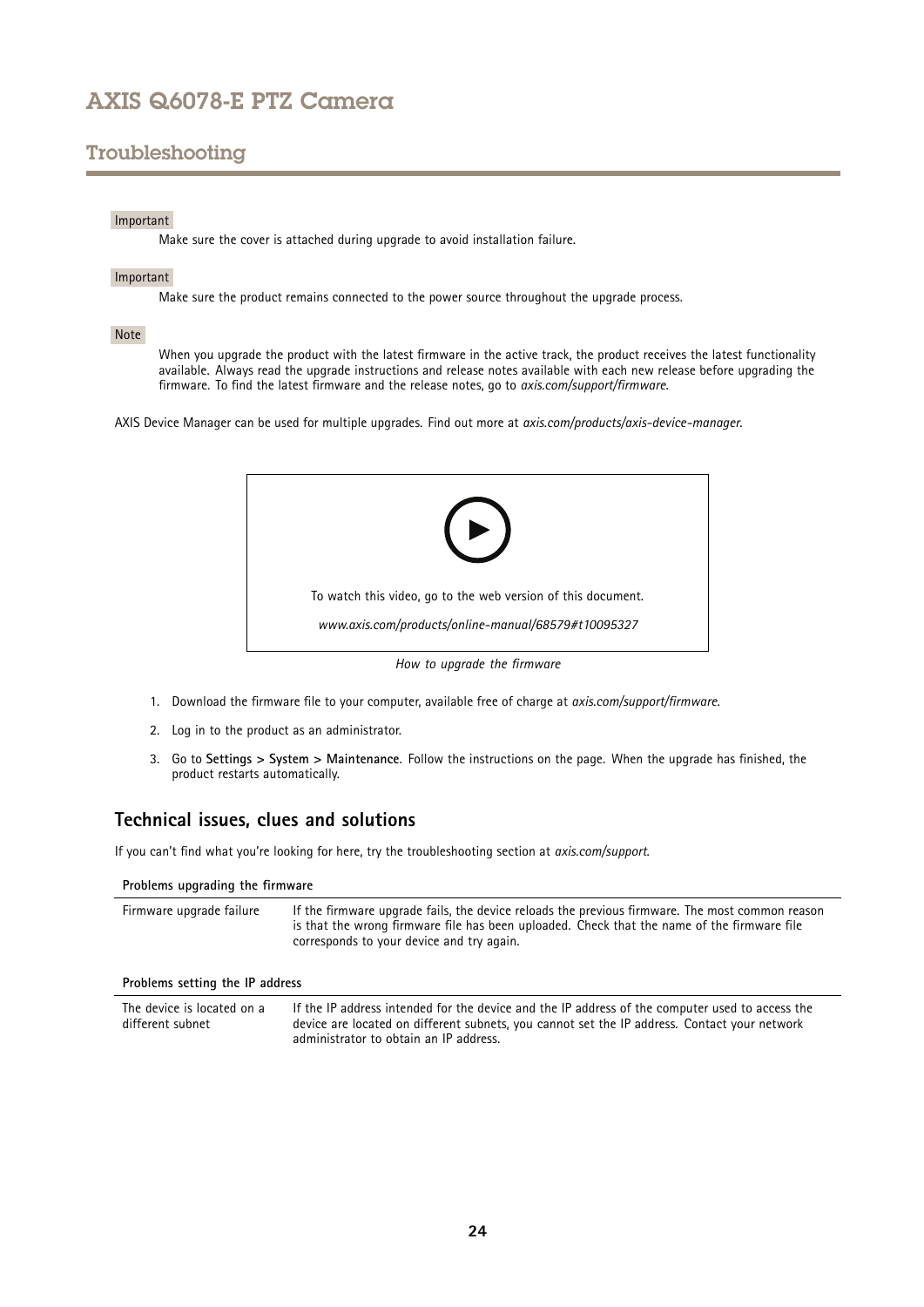# Troubleshooting

| The IP address is being used<br>by another device                         | Disconnect the Axis device from the network. Run the ping command (in a Command/DOS window,<br>type ping and the IP address of the device):                                                                                                                                                                                                                                                                                 |  |
|---------------------------------------------------------------------------|-----------------------------------------------------------------------------------------------------------------------------------------------------------------------------------------------------------------------------------------------------------------------------------------------------------------------------------------------------------------------------------------------------------------------------|--|
|                                                                           | • If you receive: Reply from <ip address="">: bytes=32; time=10<br/>this means that the IP address may already be in use by another device on the network.<br/>Obtain a new IP address from the network administrator and reinstall the device.<br/>If you receive: Request timed out, this means that the IP address is available<br/>٠<br/>for use with the Axis device. Check all cabling and reinstall the device.</ip> |  |
| Possible IP address conflict<br>with another device on the<br>same subnet | The static IP address in the Axis device is used before the DHCP server sets a dynamic address.<br>This means that if the same default static IP address is also used by another device, there may<br>be problems accessing the device.                                                                                                                                                                                     |  |
| The device cannot be accessed from a browser                              |                                                                                                                                                                                                                                                                                                                                                                                                                             |  |
|                                                                           |                                                                                                                                                                                                                                                                                                                                                                                                                             |  |
| Cannot log in                                                             | When HTTPS is enabled, ensure that the correct protocol (HTTP or HTTPS) is used when attempting<br>to log in. You may need to manually type http or https in the browser's address field.                                                                                                                                                                                                                                   |  |
|                                                                           | If the password for the user root is lost, the device must be reset to the factory default settings.<br>See Reset to factory default settings on page 23.                                                                                                                                                                                                                                                                   |  |
| The IP address has been<br>changed by DHCP                                | IP addresses obtained from a DHCP server are dynamic and may change. If the IP address has been<br>changed, use AXIS IP Utility or AXIS Device Manager to locate the device on the network. Identify<br>the device using its model or serial number, or by the DNS name (if the name has been configured).                                                                                                                  |  |

### **The device is accessible locally but not externally**

To access the device externally, we recommend using one of the following applications for Windows® :

- 
- AXIS Companion: free of charge, ideal for small systems with basic surveillance needs. AXIS Camera Station: 30-day trial version free of charge, ideal for small to mid-size systems.

For instructions and download, go to *[axis.com/vms](https://www.axis.com/vms)*.

# **Problems with streaming**

| Multicast H.264 only              | Check if your router supports multicasting, or if the router settings between the client and the                                                                                                                                                                                                                                                                                         |
|-----------------------------------|------------------------------------------------------------------------------------------------------------------------------------------------------------------------------------------------------------------------------------------------------------------------------------------------------------------------------------------------------------------------------------------|
| accessible by local clients       | device need to be configured. The TTL (Time To Live) value may need to be increased.                                                                                                                                                                                                                                                                                                     |
| No multicast H.264                | Check with your network administrator that the multicast addresses used by the Axis device                                                                                                                                                                                                                                                                                               |
| displayed in the client           | are valid for your network.                                                                                                                                                                                                                                                                                                                                                              |
|                                   | Check with your network administrator to see if there is a firewall preventing viewing.                                                                                                                                                                                                                                                                                                  |
| Poor rendering of H.264           | Ensure that your graphics card is using the latest driver. The latest drivers can usually be                                                                                                                                                                                                                                                                                             |
| images                            | downloaded from the manufacturer's website.                                                                                                                                                                                                                                                                                                                                              |
| Color saturation is different     | Modify the settings for your graphics adapter. Go to the adapter's documentation for more                                                                                                                                                                                                                                                                                                |
| in H.264 and Motion JPEG          | information.                                                                                                                                                                                                                                                                                                                                                                             |
| Lower frame rate than<br>expected | • See Performance considerations on page 26.<br>Reduce the number of applications running on the client computer.<br>Limit the number of simultaneous viewers.<br>Check with the network administrator that there is enough bandwidth available.<br>Lower the image resolution.<br>The maximum frames per second is dependent on the utility frequency (60/50 Hz)<br>of the Axis device. |
| Can't select H.265 encoding       | Web browsers do not support H.265 decoding. Use a video management system or application                                                                                                                                                                                                                                                                                                 |
| in live view                      | supporting H.265 decoding.                                                                                                                                                                                                                                                                                                                                                               |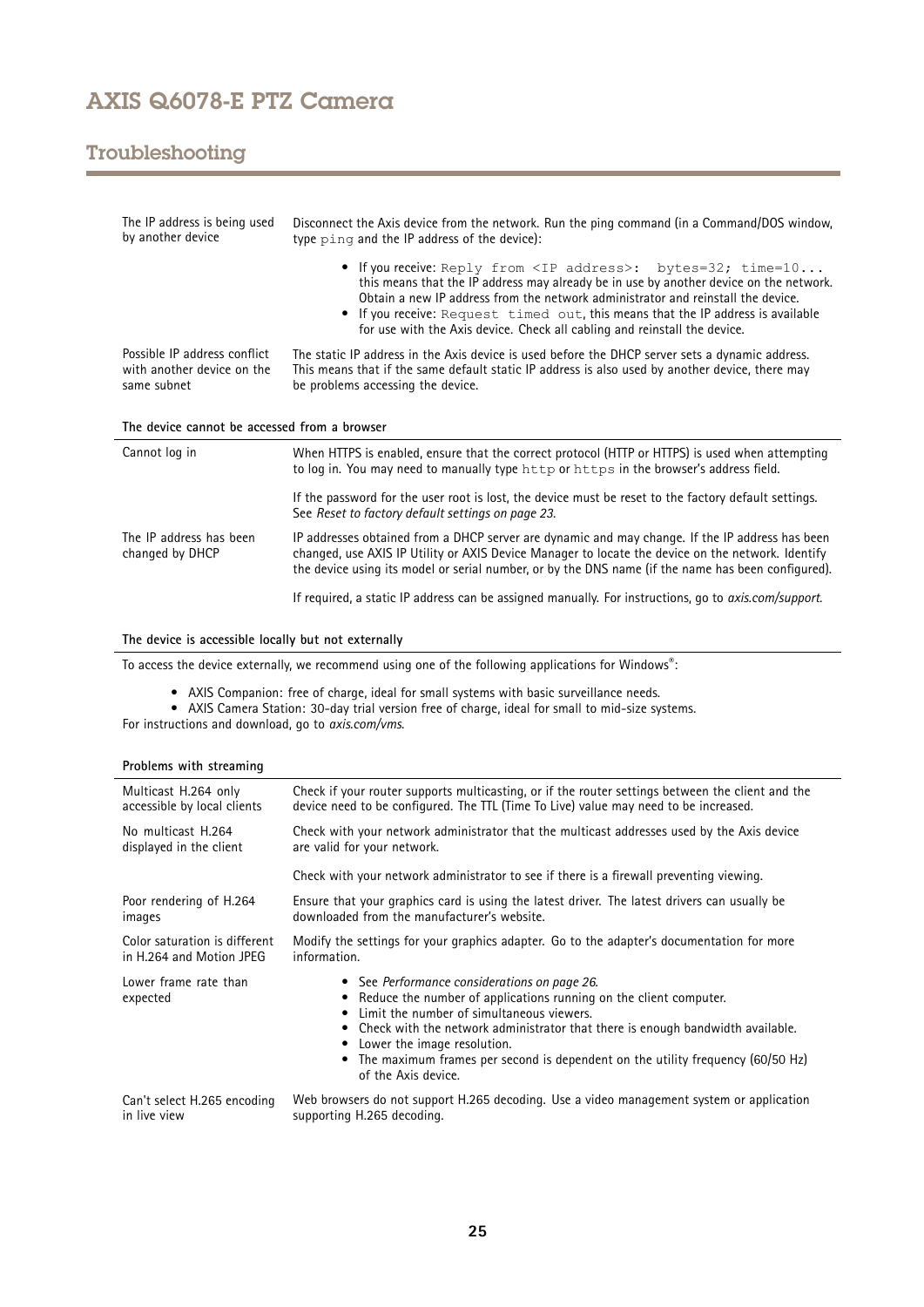# <span id="page-25-0"></span>Troubleshooting

## **Performance considerations**

When setting up your system, it is important to consider how various settings and situations affect the performance. Some factors affect the amount of bandwidth (the bitrate) required, others can affect the frame rate, and some affect both. If the load on the CPU reaches its maximum, this also affects the frame rate.

The following factors are the most important to consider:

- High image resolution or lower compression levels result in images containing more data which in turn affects the bandwidth.
- Rotating the image in the GUI will increase the product's CPU load.
- Removing or attaching the cover will restart the camera.
- •Access by large numbers of Motion JPEG or unicast H.264 clients affects the bandwidth.
- • Simultaneous viewing of different streams (resolution, compression) by different clients affects both frame rate and bandwidth.

Use identical streams wherever possible to maintain <sup>a</sup> high frame rate. Stream profiles can be used to ensure that streams are identical.

- Accessing Motion JPEG and H.264 video streams simultaneously affects both frame rate and bandwidth.
- Heavy usage of event settings affects the product's CPU load which in turn affects the frame rate.
- Using HTTPS may reduce frame rate, in particular if streaming Motion JPEG.
- •Heavy network utilization due to poor infrastructure affects the bandwidth.
- •Viewing on poorly performing client computers lowers perceived performance and affects frame rate.
- • Running multiple AXIS Camera Application Platform (ACAP) applications simultaneously may affect the frame rate and the general performance.

## **Need more help?**

## **Useful links**

• *How to assign an IP [address](https://www.axis.com/files/manuals/um_howtoassignanipaddressandaccessyourdevice_t10118032_en_1811.pdf) and access your device*

### **Contact support**

Contact support at *[axis.com/support](https://www.axis.com/support)*.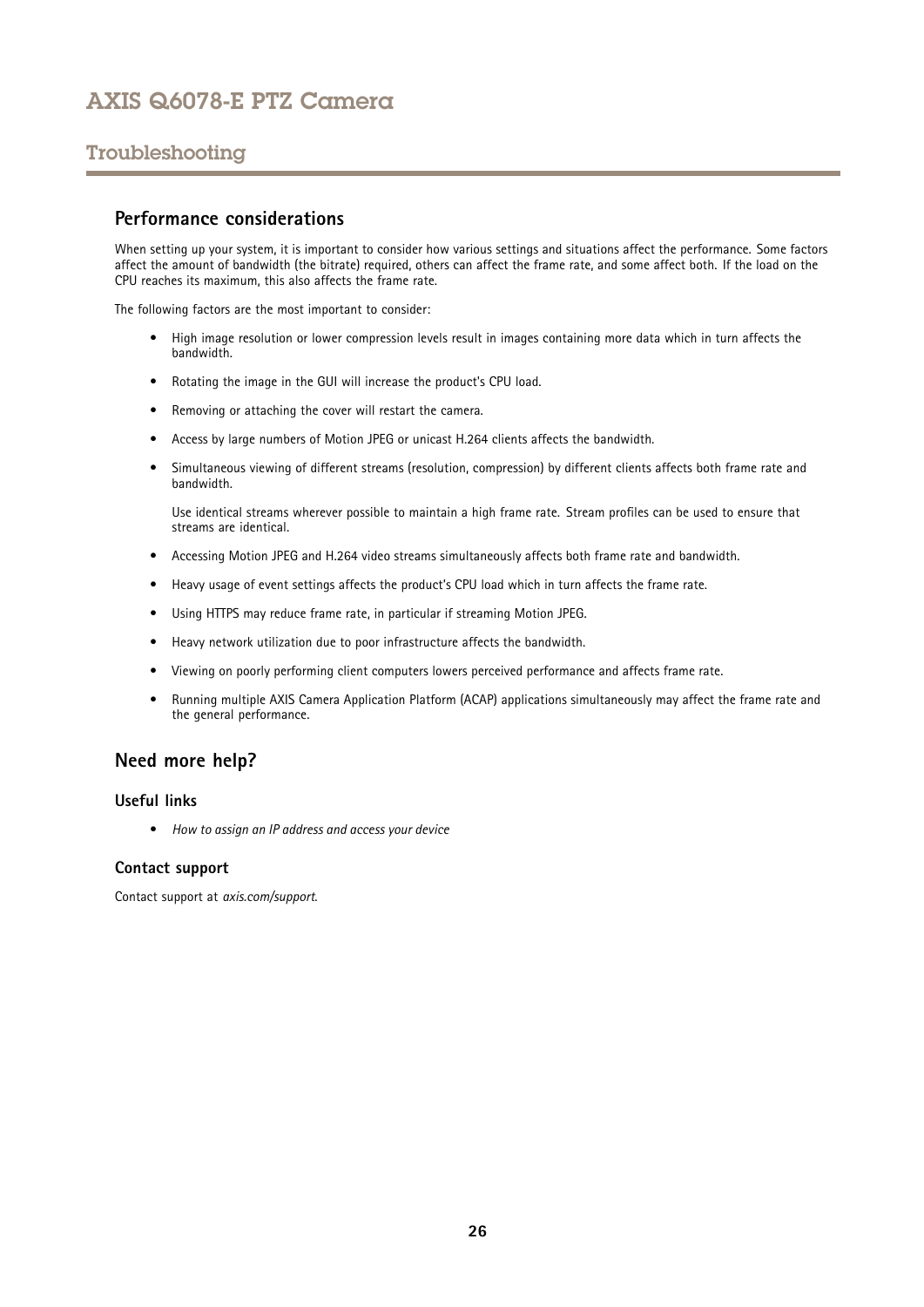# <span id="page-26-0"></span>Specifications

# Specifications

# **Product overview**



- *1 Hook for safety wire*
- *<sup>2</sup> Network connector (High PoE)*
- *3 Ground screw*
- *<sup>4</sup> Unit holder (3x)*
- 
- *5 Control button 6 Status LED indicator*
- *<sup>7</sup> Part number (P/N) and serial number (S/N)*
- *8 Power button*
- *9 Heater*
- *10 Dome*
- *11 SD card slot*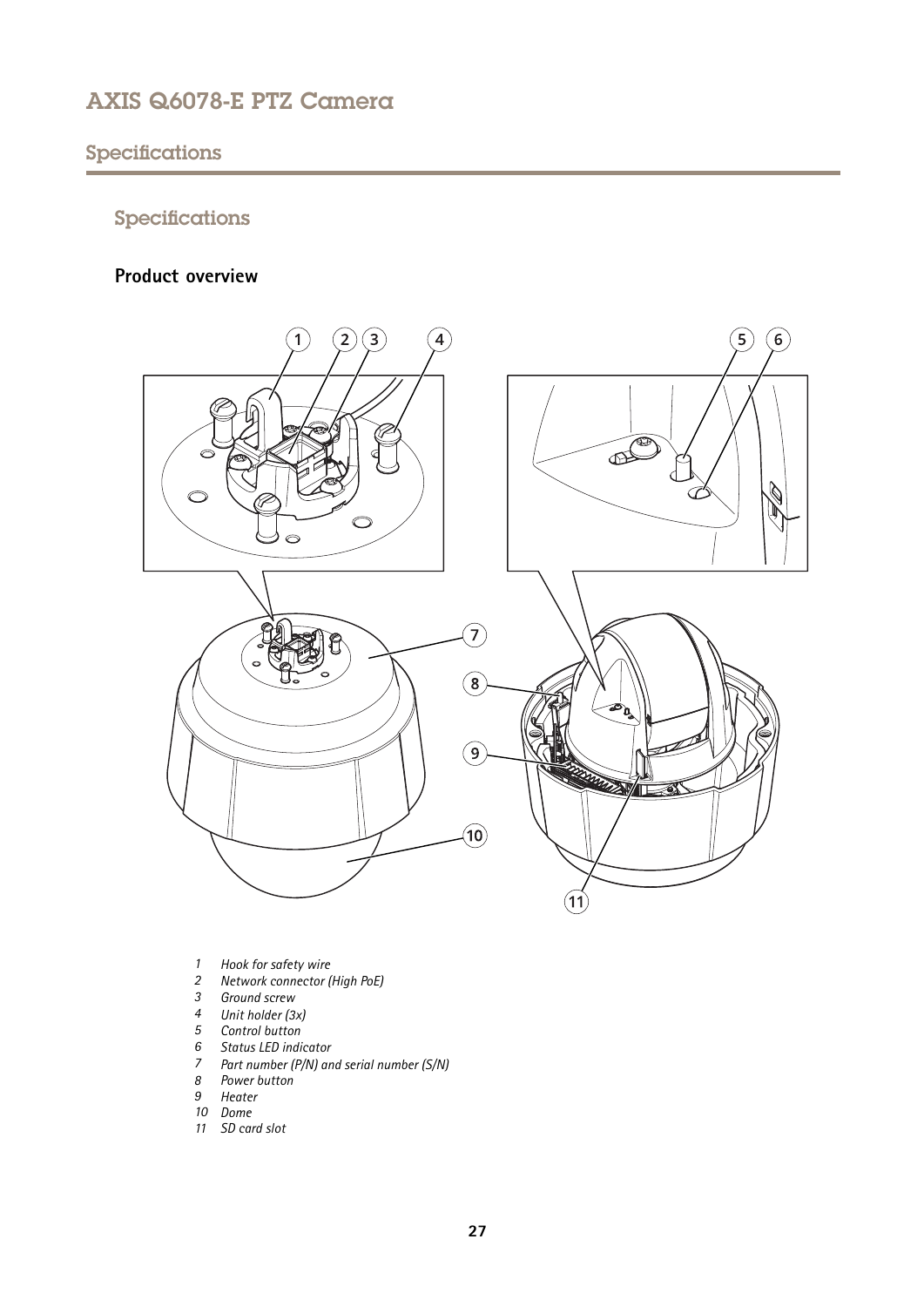## <span id="page-27-0"></span>Specifications

## **LED indicators**

| Status LED | Indication                                                                          |
|------------|-------------------------------------------------------------------------------------|
| Unlit      | Connection and normal operation.                                                    |
| Green      | Shows steady green for 10 seconds for normal operation after startup completed.     |
| Amber      | Steady during startup. Flashes during firmware upgrade or reset to factory default. |
| Amber/Red  | Flashes amber/red if network connection is unavailable or lost.                     |

## **SD card slot**

## *NOTICE*

- Risk of damage to SD card. Do not use sharp tools, metal objects, or excessive force when inserting or removing the SD card. Use your fingers to insert and remove the card.
- Risk of data loss and corrupted recordings. Do not remove the SD card while the product is running. Unmount the SD card from the product's webpage before removal.

This product supports SD/SDHC/SDXC cards.

For SD card recommendations, see *[axis.com](https://www.axis.com)*.

SD, SDHC, and SDXC Logos are trademarks of SD-3C LLC. SD, SDHC and SDXC are trademarks or registered trademarks of SD-3C, LLC in the United States, other countries or both.

## **Buttons**

## **Control button**

The control button is used for:

• Resetting the product to factory default settings. See *Reset to factory default [settings](#page-22-0) on page [23](#page-22-0)*.

## **Power button**

Press and hold the power button to temporarily power the product when the dome cover is removed. The power button is also used with the control button to reset the camera to factory default settings. See *[page](#page-22-0) [23](#page-22-0)*.

## **Connectors**

## **Network connector**

RJ45 Ethernet connector with Power over Ethernet Plus (PoE+).